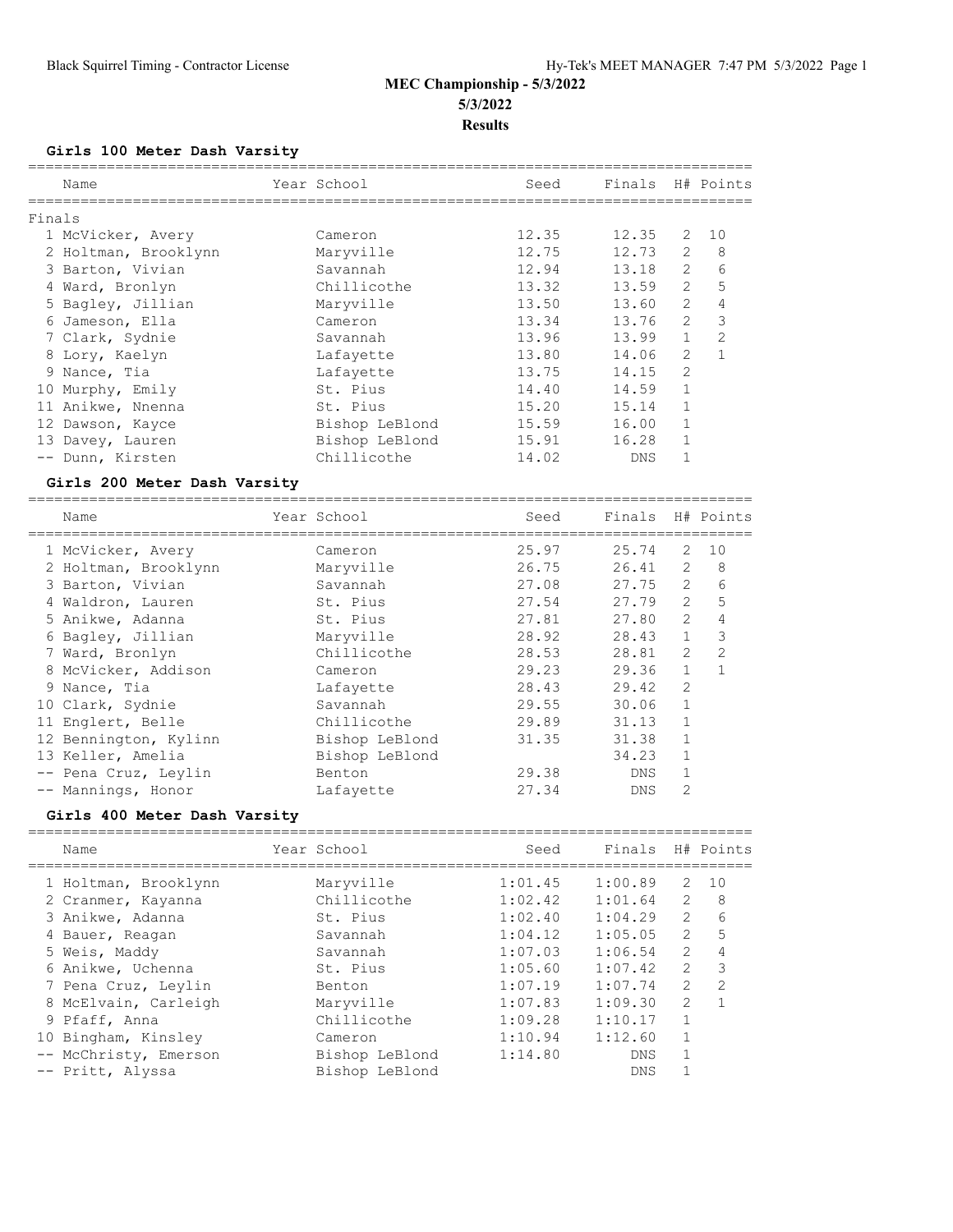## **Girls 800 Meter Run Varsity**

| Name                  | Year School    | Seed    | Finals Points |                |
|-----------------------|----------------|---------|---------------|----------------|
| 1 Garr, Natalie       | Cameron        | 2:27.01 | 2:30.32       | 10             |
| 2 Sansone, Nicolette  | St. Pius       | 2:35.00 | 2:37.83       | 8              |
| 3 Robinson, Bailey    | Cameron        | 2:34.89 | 2:45.39       | 6              |
| 4 Tran, Alynah        | St. Pius       | 2:45.00 | 2:46.36       | 5              |
| 5 White, Adycen       | Savannah       | 2:45.11 | 2:46.43       | 4              |
| 6 Rigg, Rachael       | Savannah       | 2:52.37 | 2:52.43       | 3              |
| 7 Crakanata, Kayla    | Chillicothe    | 2:47.67 | 2:54.30       | $\overline{2}$ |
| 8 Derr, Avery         | Maryville      |         | 2:55.65       |                |
| 9 French, Kealee      | Chillicothe    | 2:57.00 | 2:56.57       |                |
| 10 Jeronimo, Liliana  | Benton         | 3:04.41 | 3:07.04       |                |
| 11 Strauch, Kennedy   | Maryville      | 3:21.00 | 3:29.05       |                |
| 12 Stone, Dreamer     | Benton         | 3:44.01 | 3:55.37       |                |
| -- McChristy, Emerson | Bishop LeBlond | 3:03.15 | DNS           |                |

#### **Girls 1600 Meter Run Varsity**

================================================================================ Name Year School Seed Finals Points

| 1 Bonderer, Jolie    | Chillicothe    | 5:46.33 | 5:49.95    | 10             |
|----------------------|----------------|---------|------------|----------------|
| 2 Tran, Alynah       | St. Pius       | 6:16.00 | 6:04.41    | 8              |
| 3 Robinson, Bailey   | Cameron        | 5:56.91 | 6:05.63    | 6              |
| 4 Nelson, Ford       | St. Pius       | 6:07.00 | 6:07.33    | 5              |
| 5 Alvarez, Iris      | Savannah       | 6:02.70 | 6:24.00    | 4              |
| 6 Pohren, Kathrine   | Maryville      | 6:31.00 | 6:32.30    | 3              |
| 7 Henry, Ava         | Cameron        | 6:33.92 | 6:39.53    | $\overline{2}$ |
| 8 Lageshulte, Jorja  | Bishop LeBlond | 6:40.79 | 6:41.26    | $\mathbf{1}$   |
| 9 Heller, Camilla    | Savannah       | 6:36.21 | 6:41.40    |                |
| 10 Lee, YooJung      | Chillicothe    | 6:49.83 | 6:41.71    |                |
| 11 Jeronimo, Liliana | Benton         | 6:44.73 | 6:50.64    |                |
| 12 Hudson, Kaitlin   | Bishop LeBlond | 6:40.77 | 7:03.04    |                |
| 13 Stone, Dreamer    | Benton         | 8:22.40 | 8:29.87    |                |
| -- Pohren, Caroline  | Maryville      | 6:33.00 | <b>DNS</b> |                |

#### **Girls 3200 Meter Run Varsity**

| Name                | Year School    | Seed     | Finals     | Points         |
|---------------------|----------------|----------|------------|----------------|
| 1 Alvarez, Iris     | Savannah       | 13:32.31 | 13:30.54   | 10             |
| 2 Shipers, Kadence  | Chillicothe    | 13:38.02 | 13:38.36   | 8              |
| 3 Riddle, Katelyn   | Cameron        | 14:29.23 | 14:11.16   | 6              |
| 4 Hayes, Emma       | St. Pius       | 14:00.00 | 14:28.61   | 5              |
| 5 Redd, Lauren      | St. Pius       | 14:32.00 | 14:37.03   | 4              |
| 6 Lee, YooJung      | Chillicothe    | 14:44.65 | 15:10.59   | 3              |
| 7 Heller, Camilla   | Savannah       | 15:43.57 | 15:26.36   | $\mathfrak{D}$ |
| -- Bailey, Angelica | Cameron        | 15:33.09 | <b>DNS</b> |                |
| -- Hudson, Kaitlin  | Bishop LeBlond | 15:23.54 | <b>DNS</b> |                |
| -- Pohren, Kathrine | Maryville      | 14:27.00 | <b>SCR</b> |                |
| -- Pohren, Caroline | Maryville      | 14:20.00 | <b>SCR</b> |                |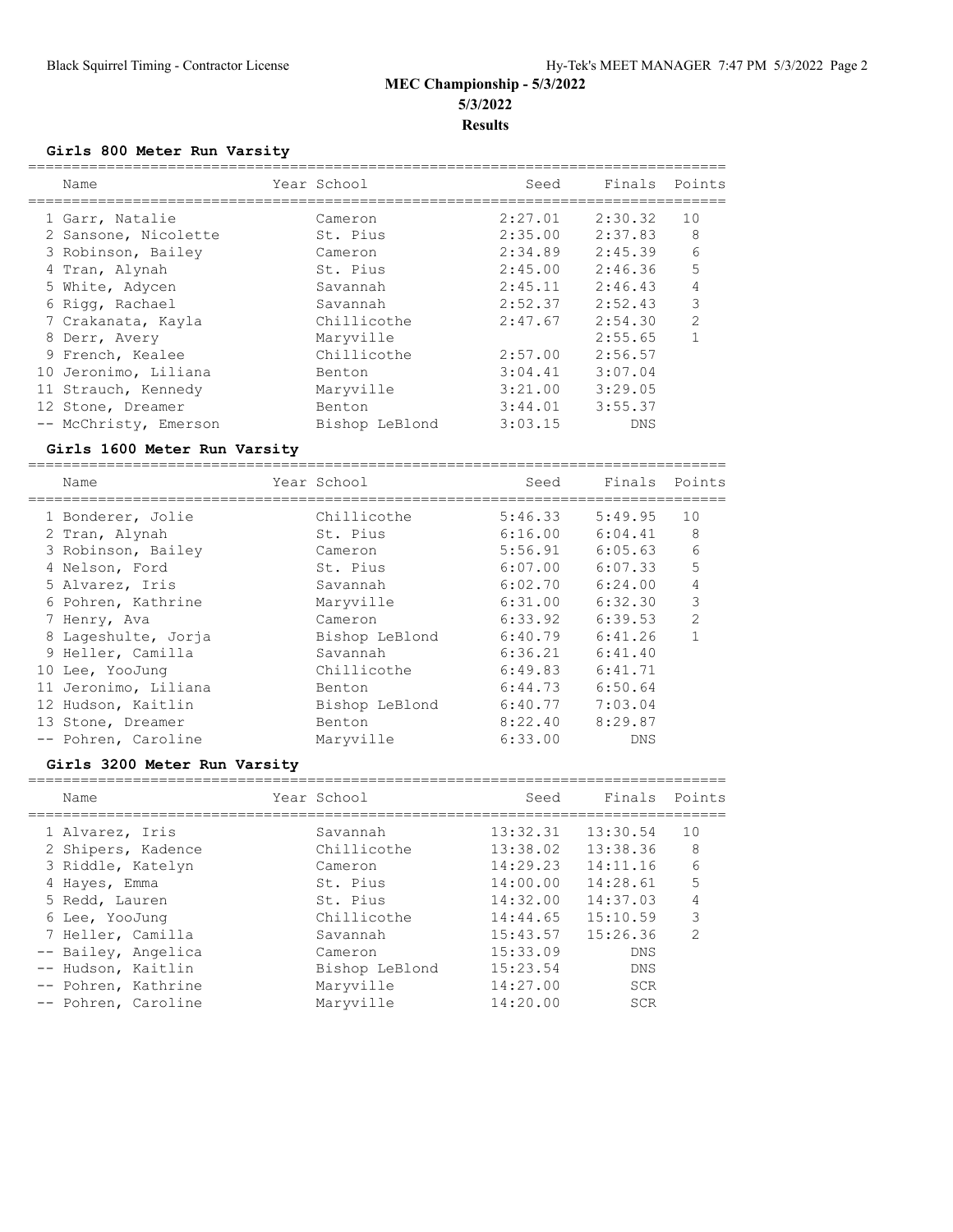## **Girls 100 Meter Hurdles Varsity**

| Name                 | Year School    | Seed  | Finals H# Points |                |                |
|----------------------|----------------|-------|------------------|----------------|----------------|
| 1 Schulte, Ella      | Maryville      | 16.93 | 16.47            |                | 2 10           |
| 2 Levendahl, Tatum   | Benton         | 17.43 | $17.11$ 2        |                | - 8            |
| 3 Anderson, Athena   | Cameron        | 17.99 | 17.98            | 2              | 6              |
| 4 Dillon, Emmy       | Chillicothe    | 17.85 | 18.15            | 2              | 5              |
| 5 Dunn, Kirsten      | Chillicothe    | 18.00 | 18.63            | 2              | $\overline{4}$ |
| 6 Kendall, Maddison  | Savannah       | 19.77 | 18.92            | 2              | $\mathbf{3}$   |
| 7 Tobin, Kami        | Maryville      | 19.63 | 19.52            | 2              | 2              |
| 8 Farrell, Kaylea    | Savannah       | 20.02 | 19.77            |                |                |
| 9 Lockard, Makayla   | Bishop LeBlond | 19.79 | 19.81            |                |                |
| 10 Christello, Lucia | St. Pius       | 20.88 | 20.23            |                |                |
| 11 Brewer, Justice   | Cameron        | 18.90 | 20.30            | 2              |                |
| 12 Odell, Abigail    | St. Pius       | 20.57 | 20.52            | $\overline{1}$ |                |
| 13 Abels, Addisyn    | Bishop LeBlond | 20.52 | 20.52            |                |                |

#### **Girls 300 Meter Hurdles Varsity**

===================================================================================

| Name                 | Year School    | Seed    | Finals  |                | H# Points      |
|----------------------|----------------|---------|---------|----------------|----------------|
| 1 Stites, Olivia     | Savannah       | 48.20   | 47.87   | 2              | 10             |
| 2 Waldron, Lauren    | St. Pius       | 50.65   | 48.17   | 2              | 8              |
| 3 Mannings, Honor    | Lafayette      | 48.04   | 48.22   | 2              | 6              |
| 4 Ryan, Mia          | St. Pius       | 49.21   | 49.95   | $\mathbf{2}$   | 5              |
| 5 Wenck, Claire      | Cameron        | 51.35   | 50.72   | $\overline{2}$ | 4              |
| 6 Schulte, Ella      | Maryville      | 50.23   | 52.35   | $\overline{2}$ | 3              |
| 7 Brewer, Justice    | Cameron        | 54.51   | 53.08   | $\overline{2}$ | 2              |
| 8 Dillon, Emmy       | Chillicothe    | 55.38   | 56.25   | $\mathbf{1}$   | $\overline{1}$ |
| 9 Pfister, Grace     | Bishop LeBlond | 56.81   | 57.51   | $\mathbf{1}$   |                |
| 10 Dunn, Kirsten     | Chillicothe    | 54.21   | 57.86   | $\mathfrak{D}$ |                |
| 11 Majied, Asiana    | Savannah       | 57.26   | 58.33   | $\mathbf{1}$   |                |
| 12 Lageshulte, Jorja | Bishop LeBlond | 1:01.34 | 1:00.06 |                |                |
| 13 Tobin, Kami       | Maryville      | 59.29   | 1:03.16 |                |                |

#### **Girls 4x100 Meter Relay Varsity**

| School                 | Seed                 | Finals | Points         |
|------------------------|----------------------|--------|----------------|
| 1 Benton 'A'           | 53.56                | 53.12  | 10             |
| 1) Roberton, Patience  | 2) Levendahl, Tatum  |        |                |
| 3) Pena Cruz, Leylin   | 4) Stillman, Alyia   |        |                |
| 2 Maryville 'A'        | 52.94                | 53.38  | 8              |
| 1) McGinness, Payton   | 2) Schulte, Ella     |        |                |
| 3) Grow, Bryna         | 4) Bagley, Jillian   |        |                |
| 3 Lafayette 'A'        | 52.74                | 53.59  | 6              |
| 1) Beasley, Steevie    | 2) Nance, Tia        |        |                |
| 3) Lory, Kaelyn        | 4) Mannings, Honor   |        |                |
| 4 Cameron 'A'          | 53.45                | 54.60  | 5              |
| 1) Jameson, Ella       | 2) McVicker, Addison |        |                |
| 3) Yamat, Ashley       | 4) Garr, Natalie     |        |                |
| 5 Savannah 'A'         | 54.56                | 54.91  | $\overline{4}$ |
| 1) Bodenhausen, Sailor | 2) Bauer, Reagan     |        |                |
| 3) Clark, Sydnie       | 4) Barton, Vivian    |        |                |
| 6 Chillicothe 'A'      | 1:00.32              | 54.98  | 3              |
| 1) Englert, Belle      | 2) Dunn, Kirsten     |        |                |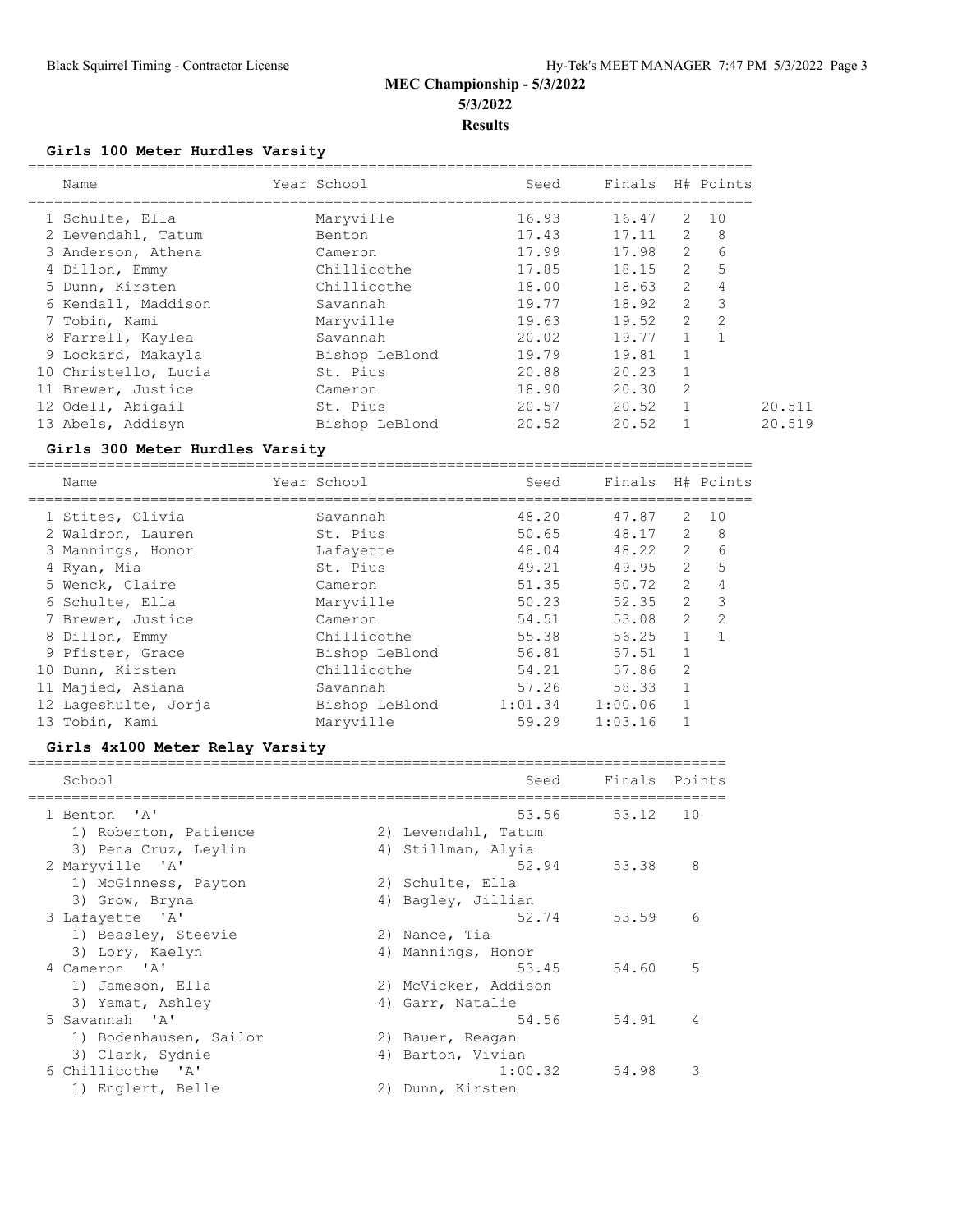#### **Results**

================================================================================

# **....Girls 4x100 Meter Relay Varsity**

| 3) Dillon, Emmy       | 4) Ward, Bronlyn   |         |  |
|-----------------------|--------------------|---------|--|
| 7 St. Pius 'A'        | 54.46              | 55.69 2 |  |
| 1) Murphy, Emily      | 2) Waldron, Lauren |         |  |
| 3) Maddox, Gracelyn   | 4) Anikwe, Uchenna |         |  |
| 8 Bishop LeBlond 'A'  | 59.10              | 59.55 1 |  |
| 1) Pfister, Grace     | 2) Conard, Kyla    |         |  |
| 3) Bennington, Kylinn | 4) Abels, Addisyn  |         |  |

## **Girls 4x200 Meter Relay Varsity**

| School                 |    | Seed                  | Finals              | Points        |
|------------------------|----|-----------------------|---------------------|---------------|
| 1 St. Pius 'A'         |    | 1:49.73               | 1:50.61             | 10            |
| 1) Ryan, Mia           |    | 2) Waldron, Lauren    |                     |               |
| 3) Anikwe, Uchenna     |    | 4) Anikwe, Adanna     |                     |               |
| 2 Maryville 'A'        |    |                       | $1:56.20$ $1:54.80$ | 8             |
| 1) Grow, Bryna         |    | 2) McElvain, Carleigh |                     |               |
| 3) McGinness, Payton   | 4) | Schulte, Ella         |                     |               |
| 3 Lafayette 'A'        |    | 1:52.97               | 1:54.92             | 6             |
| 1) Wilhemson, Modesta  |    | 2) Nance, Tia         |                     |               |
| 3) Lory, Kaelyn        |    | 4) Mannings, Honor    |                     |               |
| 4 Savannah 'A'         |    | 1:54.61               | 1:55.62             | 5             |
| 1) Bodenhausen, Sailor |    | 2) Fansher, Trinity   |                     |               |
| 3) Clark, Sydnie       |    | 4) Barton, Vivian     |                     |               |
| 5 Cameron 'A'          |    | 1:58.00               | 1:57.16             | 4             |
| 1) Bingham, Kinsley    |    | 2) Anderson, Athena   |                     |               |
| 3) Wenck, Claire       |    | 4) Brewer, Justice    |                     |               |
| 6 Bishop LeBlond 'A'   |    | 2:01.86               | 2:07.88             | 3             |
| 1) Pfister, Grace      |    | 2) Dawson, Kayce      |                     |               |
| 3) Keller, Amelia      | 4) | Ziesel, Kaleigh       |                     |               |
| 7 Chillicothe 'A'      |    | 2:02.47               | 2:12.31             | $\mathcal{P}$ |
| 1) Englert, Addie      |    | 2) Barrett, Sage      |                     |               |
| 3) Stoner, Tori        |    | 4) Midqyett, Sadie    |                     |               |

## **Girls 4x400 Meter Relay Varsity**

| School                | Seed                  | Finals Points       |    |
|-----------------------|-----------------------|---------------------|----|
| 1 St. Pius 'A'        |                       | $4:16.63$ $4:18.26$ | 10 |
| 1) Ryan, Mia          | 2) Sansone, Nicolette |                     |    |
| 3) Anikwe, Uchenna    | 4) Anikwe, Adanna     |                     |    |
| 2 Cameron 'A'         |                       | $4:18.32$ $4:21.21$ | 8  |
| 1) Yamat, Ashley      | 2) Wenck, Claire      |                     |    |
| 3) Robinson, Bailey   | 4) Garr, Natalie      |                     |    |
| 3 Savannah 'A'        |                       | $4:25.67$ $4:26.74$ | 6  |
| 1) Bauer, Reagan      | 2) Younkin, Sara      |                     |    |
| 3) Weis, Maddy        | 4) Stites, Olivia     |                     |    |
| 4 Chillicothe 'A'     |                       | $4:27.23$ $4:35.21$ | 5  |
| 1) Cranmer, Kayanna   | 2) Ward, Bronlyn      |                     |    |
| 3) Pfaff, Anna        | 4) Bonderer, Jolie    |                     |    |
| 5 Maryville 'A'       | 4:41.00               | 4:49.59             | 4  |
| 1) McElvain, Carleigh | 2) Derr, Avery        |                     |    |
| 3) Grow, Bryna<br>4)  | Bagley, Jillian       |                     |    |
| 6 Bishop LeBlond 'A'  | 4:53.40               | 5:08.07             | 3  |
| 1) Lockard, Makayla   | 2) Ziesel, Kaleigh    |                     |    |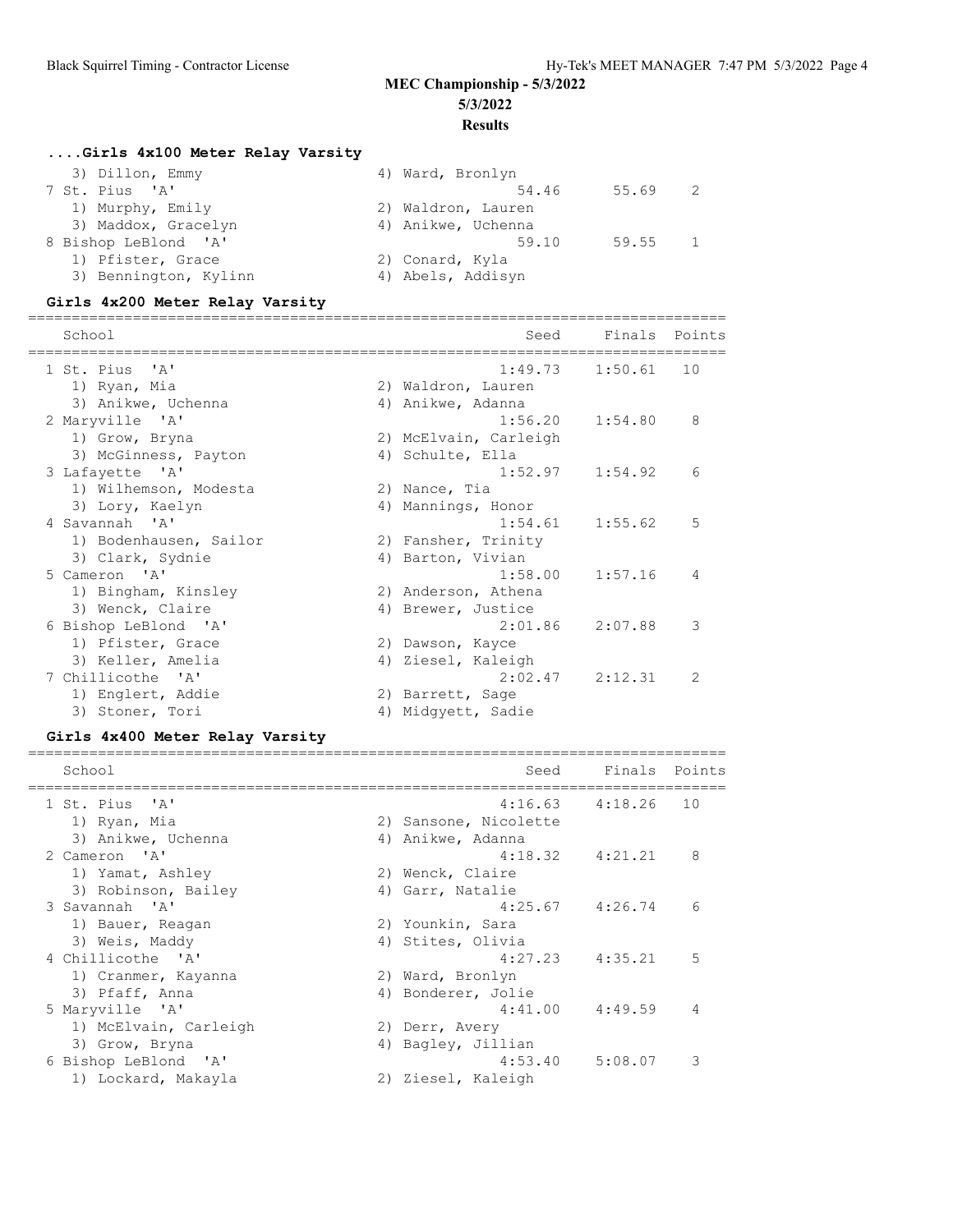# **Results**

**....Girls 4x400 Meter Relay Varsity**

3) Keller, Amelia (4) Abels, Addisyn

**Girls 4x800 Meter Relay Varsity**

| School                |    | Seed                  | Finals Points         |    |
|-----------------------|----|-----------------------|-----------------------|----|
| 1 Cameron 'A'         |    |                       | $10:51.37$ $10:31.54$ | 10 |
| 1) Garr, Natalie      |    | 2) McVicker, Addison  |                       |    |
| 3) Yamat, Ashley      | 4) | Robinson, Bailey      |                       |    |
| 2 Chillicothe 'A'     |    | $10:51.00$ $10:34.51$ |                       | 8  |
| 1) Cranmer, Kayanna   |    | 2) Shipers, Kadence   |                       |    |
| 3) Crakanata, Kayla   | 4) | Bonderer, Jolie       |                       |    |
| 3 St. Pius 'A'        |    |                       | $10:59.25$ $10:50.56$ | 6  |
| 1) Sansone, Nicolette | 2) | Redd, Lauren          |                       |    |
| 3) Hayes, Emma        | 4) | Nelson, Ford          |                       |    |
| 4 Savannah 'A'        |    | $11:09.02$ $11:31.35$ |                       | 5  |
| 1) White, Adycen      |    | 2) Rigg, Rachael      |                       |    |
| 3) Weis, Maddy        | 4) | Bauer, Reagan         |                       |    |
| 5 Maryville 'A'       |    |                       | $11:45.00$ $12:10.13$ | 4  |
| 1) Pohren, Kathrine   |    | 2) Pohren, Caroline   |                       |    |
| 3) Derr, Avery        | 4) | McElvain, Carleigh    |                       |    |
|                       |    |                       |                       |    |

## **Girls High Jump Varsity**

| Name                                                                          | ==========================<br>Year School | ---------------------------------<br>Seed | Finals Points    |      |
|-------------------------------------------------------------------------------|-------------------------------------------|-------------------------------------------|------------------|------|
| 1 Wenck, Claire Cameron<br>1.22 1.27 1.32 1.37 1.42 1.47                      |                                           |                                           | 1.49m 1.42m      | 10   |
| P P O O XO XXX<br>2 Jameson, Ella Cameron<br>1.22 1.27 1.32 1.37 1.42 1.47    |                                           |                                           | $1.44m$ $J1.42m$ | 8    |
| P O O O XXO XXX<br>3 Wilhemson, Modesta bafayette<br>1.22 1.27 1.32 1.37 1.42 |                                           |                                           | 1.31m 1.37m      | 6    |
| O O O O XXX<br>4 Cranmer, Kayanna<br>1.22 1.27 1.32 1.37 1.42                 | Chillicothe                               |                                           | 1.44m J1.37m     | 5    |
| O O XO O XXX<br>5 Rodriquez, Danica<br>1.22 1.27 1.32 1.37 1.42               | Savannah                                  |                                           | $1.42m$ $J1.37m$ | 4    |
| P P P XXO XXX<br>6 Pohren, Kathrine<br>1.22 1.27 1.32 1.37                    | Maryville                                 |                                           | $1.32m$ $1.32m$  | 3    |
| XO O O XXX<br>7 Wessinger, Josie<br>1.22 1.27 1.32 1.37                       | St. Pius                                  | 1.37m                                     | J1.32m           | 2    |
| XXO OXXOXXX<br>8 Younkin, Sara<br>1.22 1.27 1.32                              | Savannah                                  |                                           | 1.42m 1.27m 0.50 |      |
| O XXX<br>XO.<br>8 Dennis, Lillian<br>1.22 1.27 1.32<br>XO.<br>O XXX           | Chillicothe                               | 1.27m                                     | 1.27m            | 0.50 |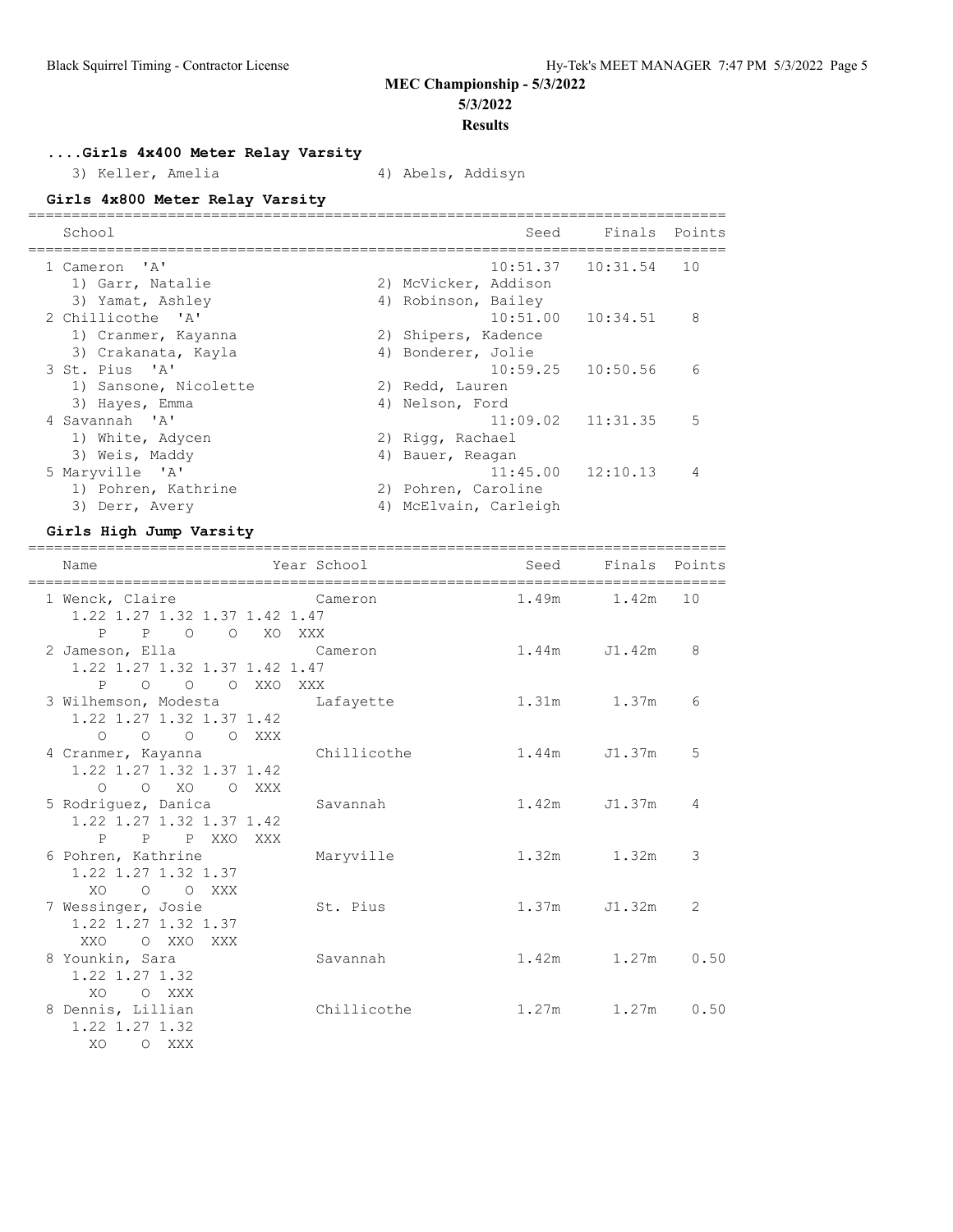# **MEC Championship - 5/3/2022**

**5/3/2022**

## **Results**

# **....Girls High Jump Varsity**

| 10 Mange, Nina | St. Pius | 1.21m | J1.27m |
|----------------|----------|-------|--------|
| 1.22 1.27 1.32 |          |       |        |
| XO<br>XO XXX   |          |       |        |

#### **Girls Pole Vault Varsity**

| Name                                                                    | Year School | Seed  | Finals Points |   |
|-------------------------------------------------------------------------|-------------|-------|---------------|---|
| 1 Boon, Sarah<br>1.85 2.00 2.15 2.30 2.45<br>O O O XO XXX               | Chillicothe |       | 2.13m 2.30m   | 9 |
| 1 Watkins, Ainsley<br>1.85 2.00 2.15 2.30 2.45<br>$O$ $O$ $O$ $O$ $XXX$ | Maryville   |       | 2.28m 2.30m   | 9 |
| 3 Crakanata, Kayla<br>1.85 2.00 2.15 2.30<br>O O O XXX                  | Chillicothe | 2.13m | 2.15m         | 6 |
| 4 Anderson, Athena<br>1.85 2.00<br>O XXX                                | Cameron     | 2.13m | 1.85m         | 5 |
| -- Chirpich, Brooke<br>1.85<br>XXX                                      | St. Pius    | 1.65m | NH            |   |
| -- McVicker, Addison<br>1.85<br>XXX                                     | Cameron     | 2.05m | NΗ            |   |
| -- Holguin, Valerie<br>1.85<br>XXX                                      | St. Pius    | 1.52m | ΝH            |   |
| -- Wilmes, Keagan                                                       | Maryville   |       | <b>DNS</b>    |   |

## **Girls Long Jump Varsity**

| Year School and Seed Finals H# Points<br>Name                                                         |                    |                     |  |   |
|-------------------------------------------------------------------------------------------------------|--------------------|---------------------|--|---|
| 1 Holtman, Brooklynn Maryville 1.97m 4.99m 2 10<br>4.63m  4.69m  4.86m  4.99m                         |                    |                     |  |   |
| 2 McVicker, Avery Cameron<br>4.51m  4.50m  4.55m  4.64m                                               |                    | $5.13m$ $4.64m$ 2 8 |  |   |
| 3 Stites, Olivia               Savannah               4.72m     4.53m   2<br>FOUL 4.25m 4.53m FOUL    |                    |                     |  | 6 |
| 4 Jameson, Ella Cameron<br>4.19m FOUL 4.43m 4.14m                                                     | 4.45m 4.43m 1 5    |                     |  |   |
| 5 Gaarder, Kallie Maryville<br>4.34m FOUL FOUL 3.81m                                                  | 4.54m  4.34m  2  4 |                     |  |   |
| 6 Younkin, Sara Savannah<br>3.55m 4.08m 4.22m 4.16m                                                   |                    | 4.77m 4.22m 2 3     |  |   |
| 7 Maddox, Gracelyn St. Pius 4.47m 4.21m 2 2<br>3.51m 4.07m 4.21m 4.09m                                |                    |                     |  |   |
| 8 Pfaff, Anna (chillicothe and 4.19m and 1 1                                                          |                    |                     |  |   |
| 9 Odell, Abigail 6 St. Pius 36 A. 03m 34.20m 1<br>3.70m FOUL 4.20m 3.97m                              |                    |                     |  |   |
| 10 Lockard, Makayla             Bishop LeBlond         4.07m     4.02m   1<br>4.02m 3.92m 3.83m 3.75m |                    |                     |  |   |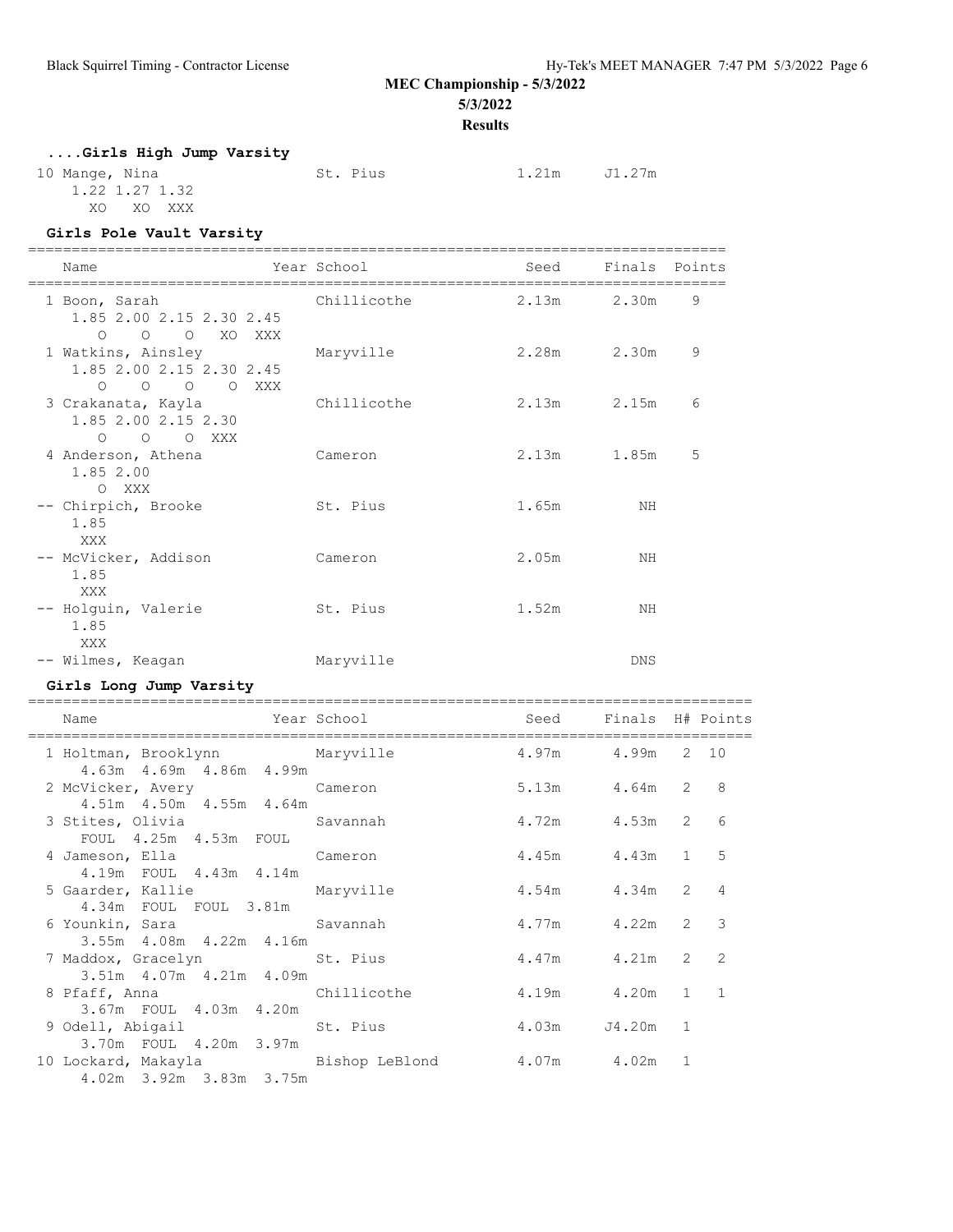**Results**

|                 | Girls Long Jump Varsity |  |                |       |           |  |
|-----------------|-------------------------|--|----------------|-------|-----------|--|
|                 | 11 Englert, Belle       |  | Chillicothe    | 4.19m | $3.92m$ 1 |  |
|                 | 3.92m FOUL 3.67m 3.85m  |  |                |       |           |  |
|                 | 12 Beasley, Steevie     |  | Lafayette      | 4.68m | 3.80m 2   |  |
|                 | 3.80m 3.74m FOUL FOUL   |  |                |       |           |  |
|                 | 13 Croteau, Jersey      |  | Lafayette      | 3.81m | 3.70m 1   |  |
|                 | 3.49m 3.70m FOUL FOUL   |  |                |       |           |  |
| 14 Conard, Kyla |                         |  | Bishop LeBlond | 3.75m | 3.28m 1   |  |
|                 | 3.10m 3.28m 3.08m 3.19m |  |                |       |           |  |

# **Girls Triple Jump Varsity**

| Name                                                                                                      | Year School and Seed Finals Points |                   |                |
|-----------------------------------------------------------------------------------------------------------|------------------------------------|-------------------|----------------|
| 1 McVicker, Avery Cameron 10.97m 10.35m 10<br>10.06m  10.22m  10.35m  FOUL                                |                                    |                   |                |
| 2 Younkin, Sara               Savannah               9.60m       9.30m     8<br>8.69m  FOUL  9.30m  8.93m |                                    |                   |                |
| 3 Pfaff, Anna Chillicothe<br>9.02m 8.97m 9.29m 8.97m                                                      |                                    | $9.24m$ $9.29m$ 6 |                |
| 4 Anderson, Athena Cameron<br>9.03m 8.29m 8.69m 9.28m                                                     |                                    | 9.53m 9.28m       | 5              |
| 5 Bodenhausen, Sailor Savannah<br>8.34m 8.75m 9.08m 9.12m                                                 |                                    | $9.37m$ $9.12m$   | $\overline{4}$ |
| 6 Maddox, Gracelyn St. Pius<br>8.62m 8.25m 8.33m FOUL                                                     |                                    | 9.32m 8.62m       | 3              |
| 7 Englert, Belle Chillicothe<br>8.26m 8.61m 8.59m 8.53m                                                   |                                    | 9.53m 8.61m       | 2              |
| 8 McGinness, Payton Maryville<br>7.99m 8.17m 8.42m 8.12m                                                  |                                    | 9.37m 8.42m 1     |                |
| 9 Croteau, Jersey Cafayette<br>8.41m FOUL FOUL 8.28m                                                      |                                    | 8.65m 8.41m       |                |
| 10 Wessinger, Josie St. Pius<br>8.27m  FOUL  7.97m  8.08m                                                 |                                    | 8.66m 8.27m       |                |
| 11 Pohren, Caroline Maryville<br>FOUL 7.84m 6.73m FOUL                                                    | 8.15m 7.84m                        |                   |                |

#### **Girls Shot Put Varsity**

| Name<br>______________                                     | Year School | Seed                  | Finals H# Points |               |                |
|------------------------------------------------------------|-------------|-----------------------|------------------|---------------|----------------|
| 1 Moore, Olivia<br>9.69m 10.16m 10.35m 9.78m               | Cameron     | 10.31m  10.35m  2  10 |                  |               |                |
| 2 Ryan, Mia<br>10.20m 9.83m 10.14m 10.10m                  | St. Pius    | 10.54m   10.20m   2   |                  |               | 8              |
| Chillicothe<br>3 Tipton, Trista<br>9.16m 8.86m 9.41m 9.22m |             | 8.92m                 | 9.41m            | 2             | 6              |
| 4 Bennett, Kendyl                                          | Lafayette   | 9.73m                 | 9.40m            | 2             | 5              |
| 9.38m 7.74m 9.09m 9.40m<br>5 Auffert, Lillian Maryville    |             | 9.65m                 | 9.35m            | 2             | $\overline{4}$ |
| 8.27m 8.47m 8.94m 9.35m<br>6 Levendahl, Tatum benton       |             | 9.14m                 | 9.04m            | 2             | 3              |
| 9.04m 8.87m 8.91m 8.82m<br>7 Fleener, Katelyn Chillicothe  |             | 8.89m                 | 8.99m            | $\mathcal{L}$ | $\overline{2}$ |
| 8.16m 8.42m 8.99m 8.78m                                    |             |                       |                  |               |                |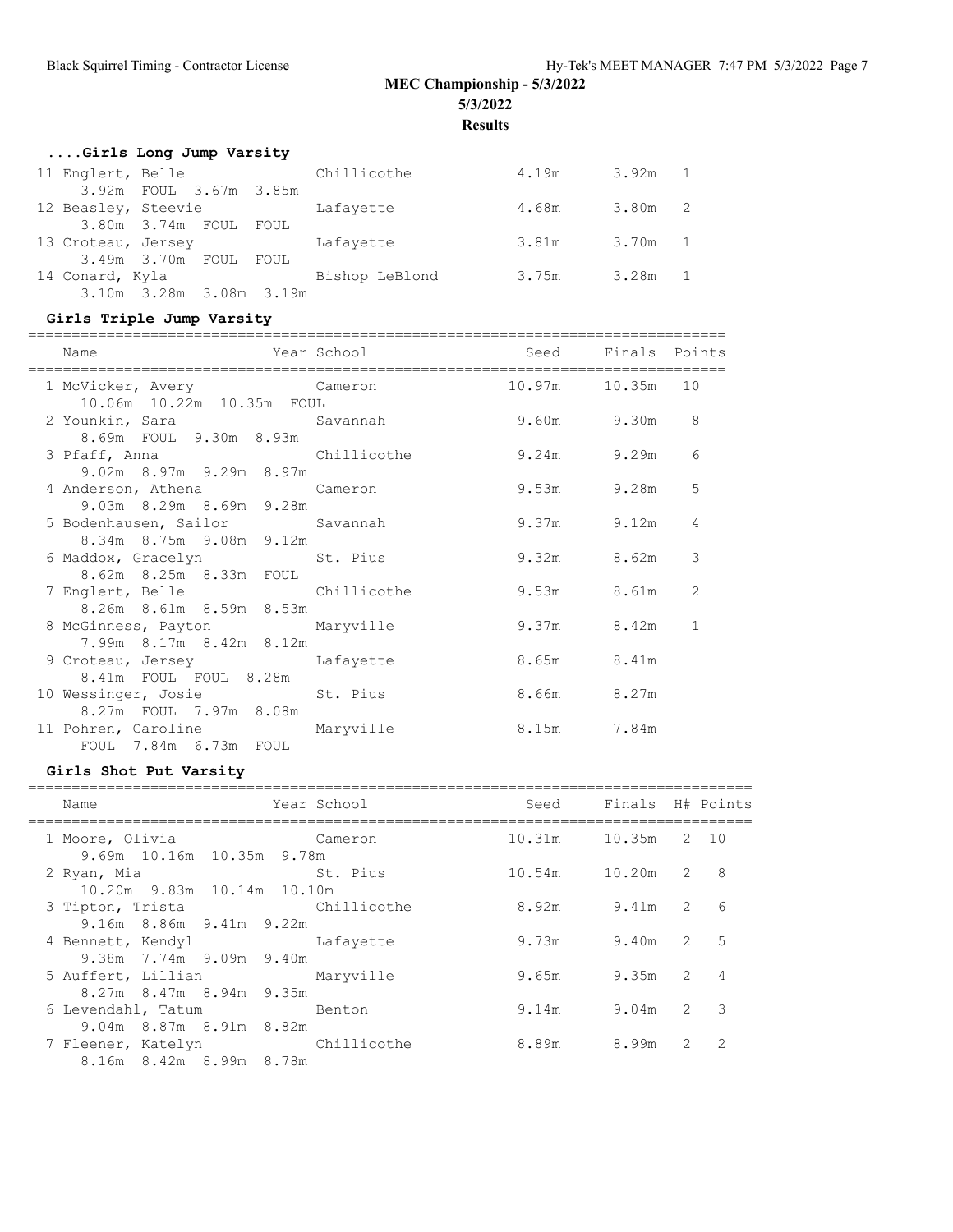**Results**

| Girls Shot Put Varsity           |  |                 |  |  |
|----------------------------------|--|-----------------|--|--|
| 8 Hornbuckle, Rylee Maryville    |  | 8.53m 8.55m 2 1 |  |  |
| 8.55m 8.52m 7.85m 8.16m          |  |                 |  |  |
| 9 Fischer, Ella Savannah         |  | 8.30m 7.93m 1   |  |  |
| 7.93m 7.40m 7.60m 7.60m          |  |                 |  |  |
| 10 Hedgpeth, Hollie Cameron      |  | 7.95m 7.91m 1   |  |  |
| 7.91m 7.51m 7.40m 7.17m          |  |                 |  |  |
| 11 Minton, Addy Savannah         |  | 8.33m 7.85m 1   |  |  |
| 7.53m 7.85m 7.73m 7.80m          |  |                 |  |  |
| 12 Campbell, Seanna Benton       |  | 7.31m 7.70m 1   |  |  |
| 7.28m 7.69m 7.70m 7.04m          |  |                 |  |  |
| 13 Chirpich, Mary St. Pius       |  | 7.77m 7.67m 1   |  |  |
| 5.82m 7.49m 7.67m 7.59m          |  |                 |  |  |
| 14 Hardin, Carlee Bishop LeBlond |  | 7.84m 7.36m 1   |  |  |
| 7.36m 7.20m 7.28m 6.90m          |  |                 |  |  |
| 15 Croteau, Jersey Lafayette     |  | 6.76m 7.33m 1   |  |  |
| 6.78m 7.33m 7.33m 6.98m          |  |                 |  |  |

## **Girls Discus Throw Varsity**

| Name                                                                                                | Year School and Seed Finals H# Points |               |                |                |
|-----------------------------------------------------------------------------------------------------|---------------------------------------|---------------|----------------|----------------|
|                                                                                                     |                                       |               |                |                |
| 2 Willnerd, Ellie Maryville 26.94m 28.02m<br>26.00m 25.90m 27.03m 28.02m                            |                                       |               | $\overline{2}$ | 8              |
| 3 Bennett, Kendyl Cafayette 25.22m 26.54m<br>FOUL 22.30m 26.54m 24.10m                              |                                       |               | 1              | 6              |
| 4 Midgyett, Sadie Chillicothe 26.13m 26.25m<br>25.48m FOUL 26.25m FOUL                              |                                       |               | 2              | .5             |
|                                                                                                     |                                       |               | $\overline{2}$ | $\overline{4}$ |
| 6 Stillman, Alyia and Benton<br>FOUL 25.59m 22.06m 25.73m                                           |                                       | 28.34m 25.73m | $\overline{2}$ | $\mathcal{E}$  |
| 7 Fischer, Ella     Savannah     25.70m   25.21m<br>24.76m 25.21m 22.46m 24.03m                     |                                       |               | $\overline{2}$ | 2              |
| 8 Conz, Abbey Bishop LeBlond 30.59m 22.99m<br>FOUL FOUL FOUL 22.99m                                 |                                       |               | $\overline{2}$ | $\mathbf{1}$   |
| 9 Hornbuckle, Rylee Maryville<br>FOUL 19.05m FOUL 22.14m                                            |                                       | 24.15m 22.14m | $\mathbf{1}$   |                |
| 10 Chirpich, Mary St. Pius 20.52m 21.89m<br>18.83m FOUL 21.89m 21.65m                               |                                       |               | $\mathbf{1}$   |                |
| 11 Hardin, Carlee (Bishop LeBlond 22.29m 21.52m                                                     |                                       |               | $\mathbf{1}$   |                |
| FOUL FOUL 21.52m 20.46m<br>12 Minton, Addy Savannah 20.90m 21.00m<br>17.55m  21.00m  19.57m  19.82m |                                       |               | $\mathbf{1}$   |                |
| 13 Campbell, Seanna and Benton                                                                      |                                       | 20.11m 20.79m | $\mathbf{1}$   |                |
| 17.30m  18.50m  19.56m  20.79m<br>14 Meneses, Adrianna en St. Pius                                  | 21.97m 19.24m                         |               | $\mathbf{1}$   |                |
| FOUL FOUL 18.31m 19.24m<br>15 Hedgpeth, Hollie Cameron<br>18.18m 18.10m 19.00m 18.32m               | 25.40m  19.00m                        |               | 2              |                |
|                                                                                                     |                                       |               |                |                |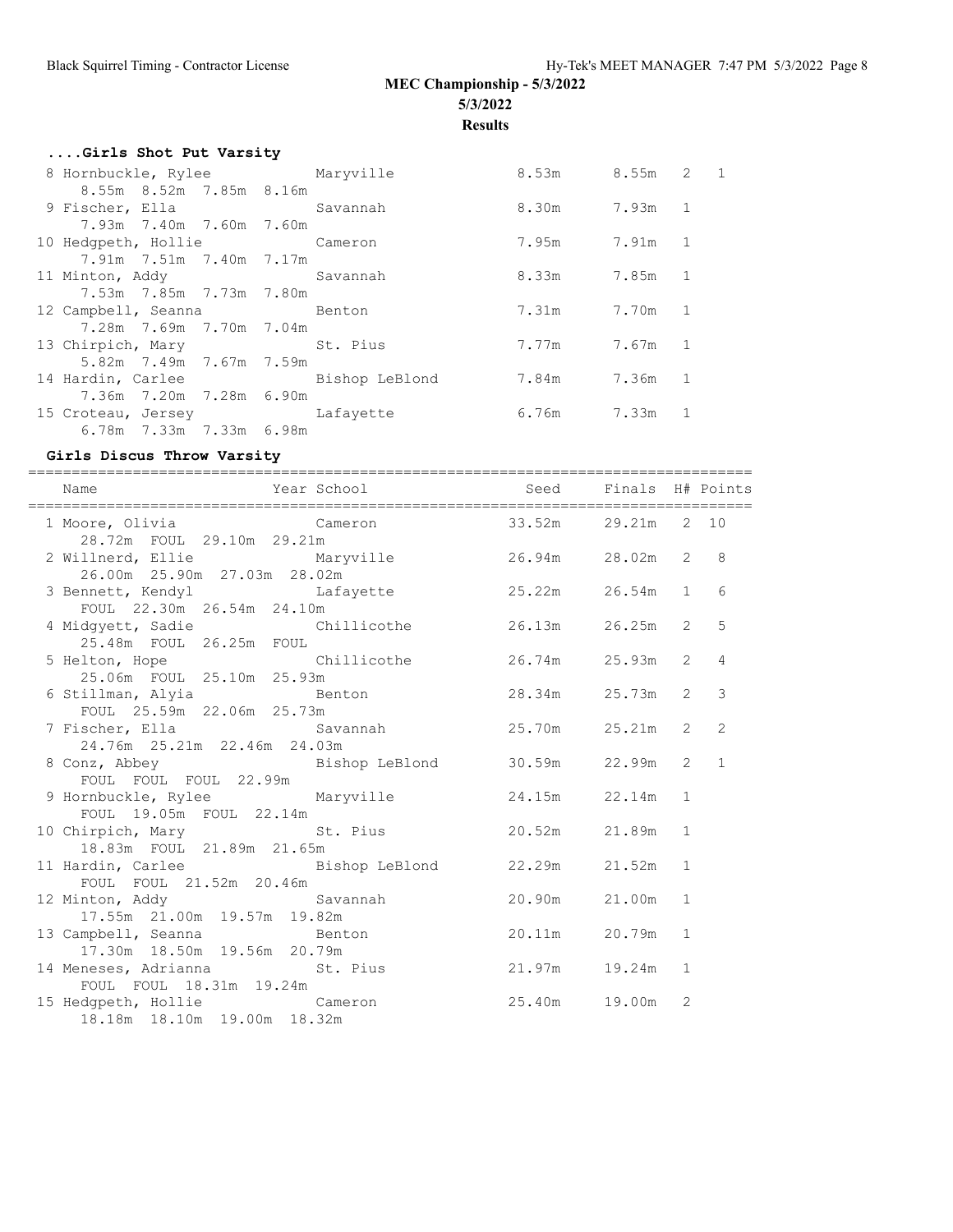## **Girls Javelin Throw Varsity**

| Name                                                           | Year School <a> Seed Finals H# Points</a>                 |        | ========== |                |                |
|----------------------------------------------------------------|-----------------------------------------------------------|--------|------------|----------------|----------------|
| FOUL 29.50m 35.49m 30.39m                                      | 1 Schrick, Rhyan Savannah                                 | 35.07m | 35.49m     |                | 2, 10          |
|                                                                | 2 Beasley, Steevie Lafayette<br>35.42m FOUL 33.88m 33.49m | 33.99m | 35.42m     | $\overline{2}$ | 8              |
| 3 Stoner, Tori Chillicothe<br>29.03m 31.86m 32.58m 30.45m      |                                                           | 32.63m | 32.58m     | $\overline{2}$ | 6              |
| 4 Helton, Hope<br>31.60m 30.39m 31.21m 31.03m                  | <b>Chillicothe</b>                                        | 32.30m | 31.60m     | $\overline{2}$ | 5              |
| 5 Stillman, Alyia<br>27.39m 27.53m 28.13m 25.76m               | Benton                                                    | 27.43m | 28.13m     | $\overline{2}$ | $\overline{4}$ |
| 6 Wampler, Ali<br>22.20m  23.61m  21.59m  24.70m               | Savannah 25.95m                                           |        | 24.70m     | $\overline{2}$ | 3              |
| 7 Moore, Olivia Cameron<br>20.66m 24.66m 24.16m 24.10m         |                                                           |        | 24.66m     | $\mathbf{1}$   | 2              |
| 20.92m 24.13m 20.74m 23.01m                                    |                                                           |        | 24.13m     | 2              | $\mathbf{1}$   |
| 9 Willnerd, Ellie<br>22.74m  22.44m  22.97m  20.55m            | Maryville                                                 |        | 22.97m     | $\mathbf{1}$   |                |
| 10 Campbell, Seanna<br>18.46m 21.93m 19.14m 17.48m             | Benton                                                    | 24.38m | 21.93m     | 2              |                |
| 11 Croteau, Jersey Changette<br>20.33m  20.64m  FOUL  19.48m   |                                                           | 22.62m | 20.64m     | $\mathbf{1}$   |                |
| 12 Chirpich, Mary St. Pius<br>17.24m 16.86m 15.91m 19.17m      |                                                           | 24.13m | 19.17m     | $\mathbf{1}$   |                |
| 13 Conover, Monica Maryville<br>19.00m  17.92m  17.70m  14.66m |                                                           | 23.46m | 19.00m     | $\mathbf{1}$   |                |
| 14 Hedgpeth, Hollie<br>14.08m  15.38m  16.14m  17.76m          | Cameron                                                   |        | 17.76m     | $\mathbf{1}$   |                |
| 15 Pierce, Anna<br>FOUL 14.51m 14.18m 12.30m                   | St. Pius                                                  | 20.57m | 14.51m     | $\mathbf{1}$   |                |
|                                                                | -- Hardin, Carlee Bishop LeBlond                          | 20.10m | <b>DNS</b> | $\mathbf{1}$   |                |

## **Girls 100 Meter Dash Junior Varsity**

| Name                                                                                                                                                              | Year School                                                                              | Seed                                                        | Finals H# Points                                                     |                                                    |  |
|-------------------------------------------------------------------------------------------------------------------------------------------------------------------|------------------------------------------------------------------------------------------|-------------------------------------------------------------|----------------------------------------------------------------------|----------------------------------------------------|--|
| 1 Farmer, Aliya<br>2 Blanton, Jaylee<br>3 Fortune, Macie<br>4 Schreck, Joselyn<br>5 Martinez, Alexas<br>6 Foster, Evelyn<br>7 Burandt, Trinity<br>8 Dreher, Kylie | Maryville<br>Benton<br>Benton<br>Maryville<br>Savannah<br>Cameron<br>Cameron<br>Savannah | 14.99<br>15.01<br>16.73<br>16.75<br>17.16<br>16.72<br>18.34 | 14.57<br>14.77<br>15.72<br>16.03<br>16.22<br>16.34<br>16.78<br>18.17 | 2<br>2<br>2<br>$\mathcal{L}$<br>1<br>$\mathcal{L}$ |  |
| 9 Anikwe, Uzonna<br>-- DiMartino, Madonna                                                                                                                         | St. Pius<br>St. Pius                                                                     | 16.60<br>15.50                                              | 18.21<br><b>DNS</b>                                                  | $\mathcal{D}$<br>2                                 |  |

# **Girls 200 Meter Dash Junior Varsity**

| Name                 | Year School | Seed  | Finals Points |  |
|----------------------|-------------|-------|---------------|--|
| 1 Swinford, Tristine | Maryville   | 31.90 | 31.70         |  |
| 2 Enloe, Andi        | Cameron     |       | 32.06         |  |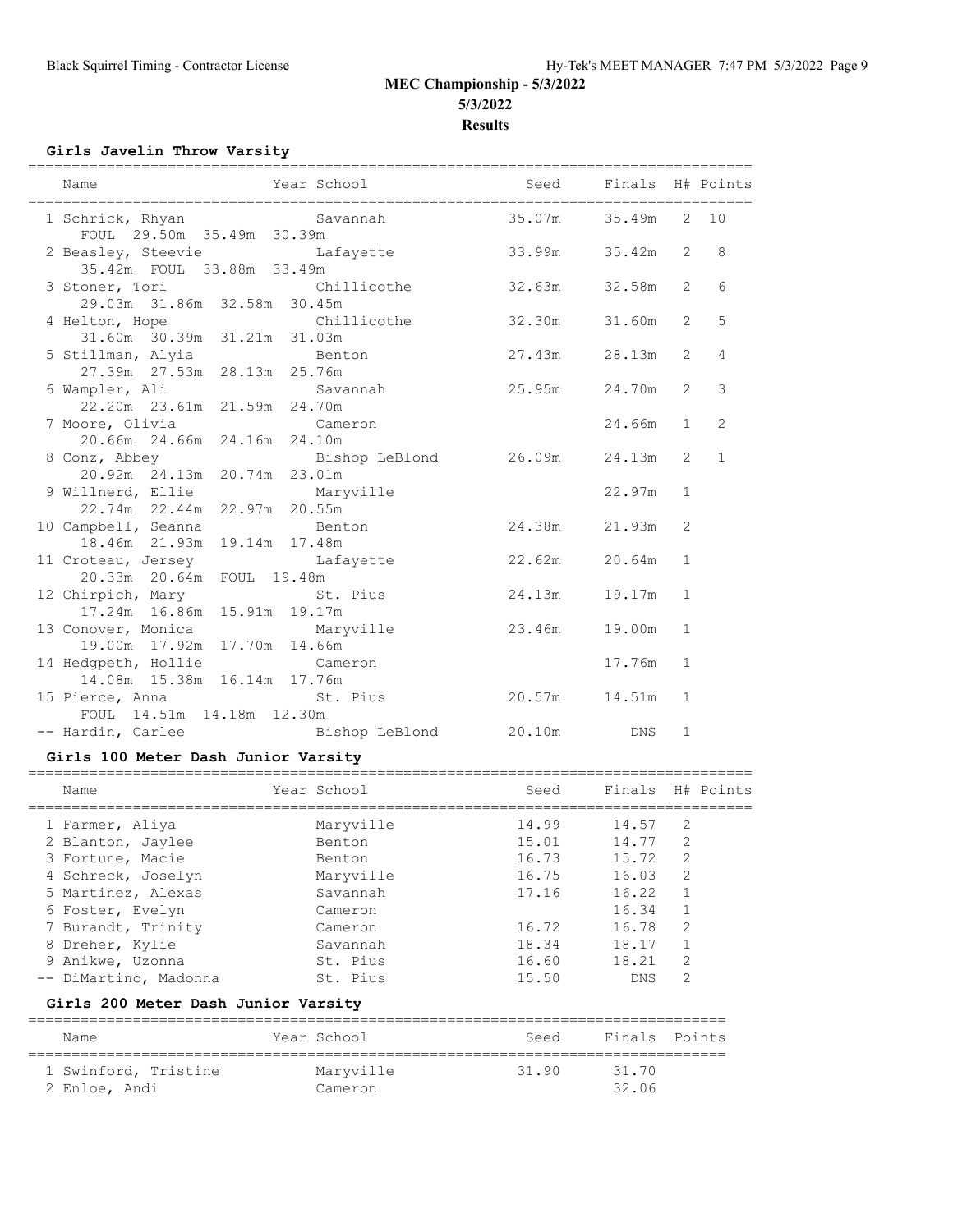| Girls 200 Meter Dash Junior Varsity |           |       |            |
|-------------------------------------|-----------|-------|------------|
| 3 Hollie, Sherrill                  | Benton    | 33.67 | 32.27      |
| 4 Fortune, Macie                    | Benton    | 35.25 | 33.62      |
| 5 Schreck, Joselyn                  | Maryville | 35.10 | 34.78      |
| 6 Martinez, Alexas                  | Savannah  | 35.60 | 35.23      |
| 7 Burandt, Trinity                  | Cameron   |       | 36.06      |
| -- Anikwe, Uzonna                   | St. Pius  | 30.00 | <b>DNS</b> |
| -- Zeman, Brooklynn                 | Savannah  | 37.89 | SCR        |

#### **Girls 400 Meter Dash Junior Varsity**

| Name               | Year School | Seed    | Finals Points |  |
|--------------------|-------------|---------|---------------|--|
| 1 Martinez, Alexas | Savannah    | 1:19.22 | 1:21.93       |  |
| 2 Burandt, Trinity | Cameron     | 1:24.85 | 1:23.37       |  |
| 3 Foster, Evelyn   | Cameron     | 1:30.41 | 1:29.42       |  |
| -- Froehlich, Lucy | Savannah    | 1:09.32 | <b>DNS</b>    |  |

#### **Girls 800 Meter Run Junior Varsity**

#### ================================================================================ Name Year School Seed Finals Points ================================================================================ 1 Johnson, Sophia St. Pius 3:20.00 3:30.91

## **Girls 100 Meter Hurdles Junior Varsity**

| Name |                     | Year School | Seed  | Finals Points |  |
|------|---------------------|-------------|-------|---------------|--|
|      | 1 Henggeler, Brylie | Maryville   | 21.32 | 22.04         |  |

#### **Girls 300 Meter Hurdles Junior Varsity**

| Name                 | Year School | Seed    | Finals Points |
|----------------------|-------------|---------|---------------|
|                      |             |         |               |
| -- Henggeler, Brylie | Maryville   | 1:05.00 | DNS           |

#### **Girls 4x100 Meter Relay Junior Varsity**

| School                                                                                                                        | Seed                                                                                                             | Finals Points |  |
|-------------------------------------------------------------------------------------------------------------------------------|------------------------------------------------------------------------------------------------------------------|---------------|--|
| 1 Maryville 'A'<br>1) Henggeler, Brylie<br>3) Swinford, Tristine<br>-- Savannah 'A'<br>1) Barton, Grace<br>3) Froehlich, Lucy | $1:00.00$ $1:00.25$<br>2) Farmer, Aliya<br>4) Schreck, Joselyn<br>59.11<br>2) Heitman, Gracie<br>4) Haug, Alyssa | <b>DNS</b>    |  |

#### **Girls 4x200 Meter Relay Junior Varsity**

| School                                                   | Seed                                  | Finals Points       |  |
|----------------------------------------------------------|---------------------------------------|---------------------|--|
| 1 Savannah 'A'<br>1) Barton, Grace<br>3) Froehlich, Lucy | 2) Heitman, Gracie<br>4) Hauq, Alyssa | $2:02.33$ $2:02.99$ |  |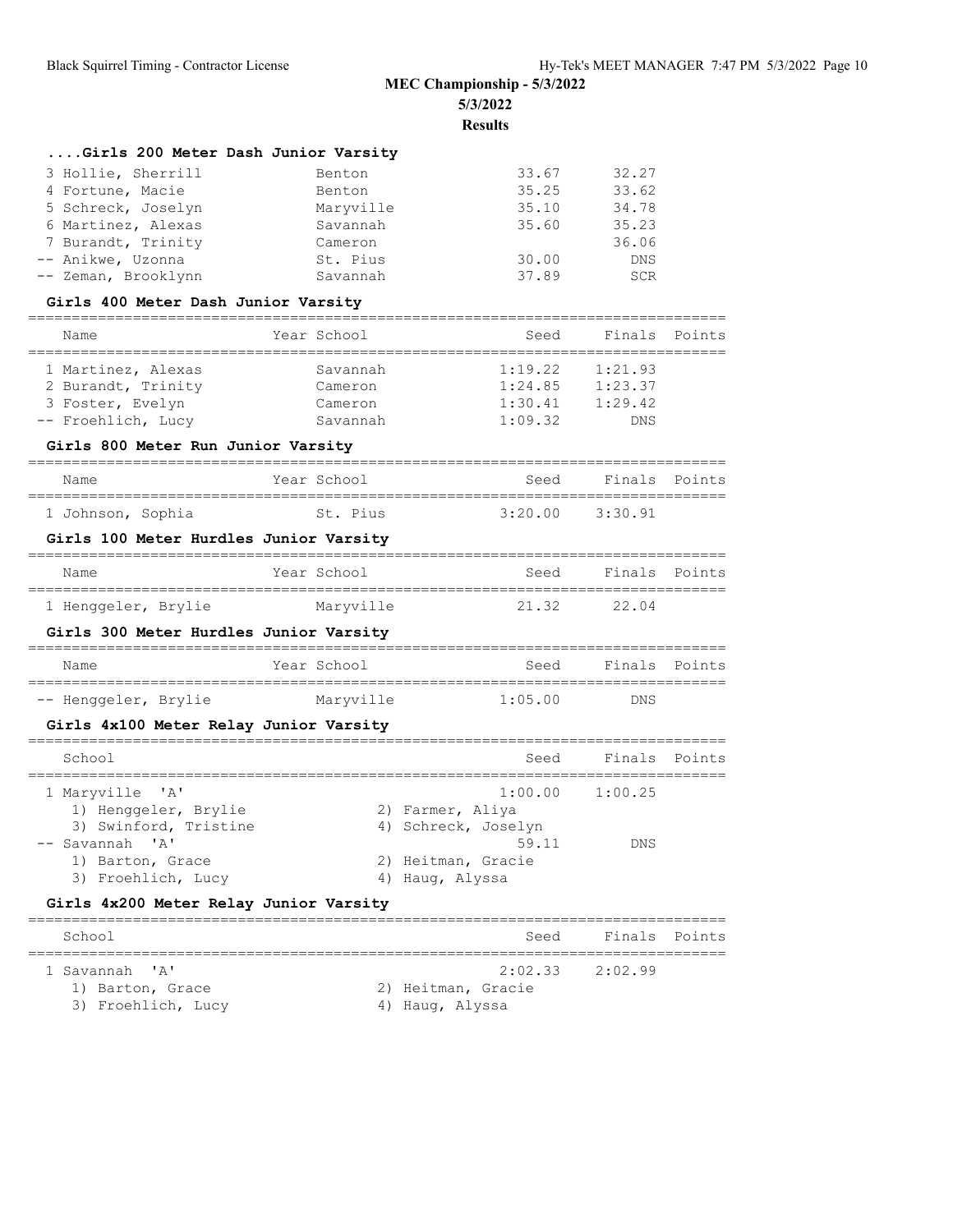**Girls High Jump Junior Varsity**

| Name                                                                             | Year School | Seed  | Finals Points |  |
|----------------------------------------------------------------------------------|-------------|-------|---------------|--|
| 1 Heastan, Abby<br>1.22 1.27 1.32 1.37<br>$\circ$<br>$\circ$<br>XXX<br>$\circ$ 0 | Savannah    | 1.32m | 1.32m         |  |
| 2 Farmer, Aliya<br>1.22 1.27 1.32<br>$\bigcap$<br>XO XXX                         | Maryville   |       | 1.27m         |  |
| 3 Haug, Alyssa<br>$1.22$ 1.27 1.32<br>$\bigcap$<br>XXO XXX                       | Savannah    | 1.27m | J1.27m        |  |
| -- DiMartino, Madonna<br>1.22<br>XXX                                             | St. Pius    | 1.16m | ΝH            |  |

#### **Girls Pole Vault Junior Varsity**

| Name                               | Year School | Seed | Finals Points |  |
|------------------------------------|-------------|------|---------------|--|
| -- Johnson, Sophia<br>1.85<br>XXX  | St. Pius    |      | ΝH            |  |
| -- Luekenotte, Mary<br>1.85<br>XXX | St. Pius    |      | ΝH            |  |

#### **Girls Long Jump Junior Varsity**

| Name                                   | Year School | Seed  | Finals      | Points |
|----------------------------------------|-------------|-------|-------------|--------|
| 1 Froehlich, Lucy<br>3.68m FOUL 3.55m  | Savannah    |       | 3.83m 3.68m |        |
| 2 Hollie, Sherrill<br>3.67m FOUL 3.61m | Benton      | 3.96m | 3.67m       |        |
| 3 Barton, Grace<br>3.52m 3.46m 3.35m   | Savannah    | 3.78m | 3.52m       |        |
| 4 Blanton, Jaylee<br>3.46m 3.42m 2.02m | Benton      | 3.82m | 3.46m       |        |
| 5 Nwodika, Amon<br>FOUL 2.68m 2.88m    | St. Pius    |       | 2.88m       |        |
| -- Rhoades, Morgan                     | Cameron     |       | DNS         |        |
| Girls Triple Jump Junior Varsity       |             |       |             |        |
| Name                                   | Year School | Seed  | Finals      | Points |
| 1 Haug, Alyssa<br>$7\,57m$ $\times$    | Savannah    | 8.68m | 7.57m       |        |

## **Girls Shot Put Junior Varsity**

7.57m x

| Name | Year School | Seed | Finals Points |  |
|------|-------------|------|---------------|--|
|      |             |      |               |  |

-- Henggeler, Brylie Maryville DNS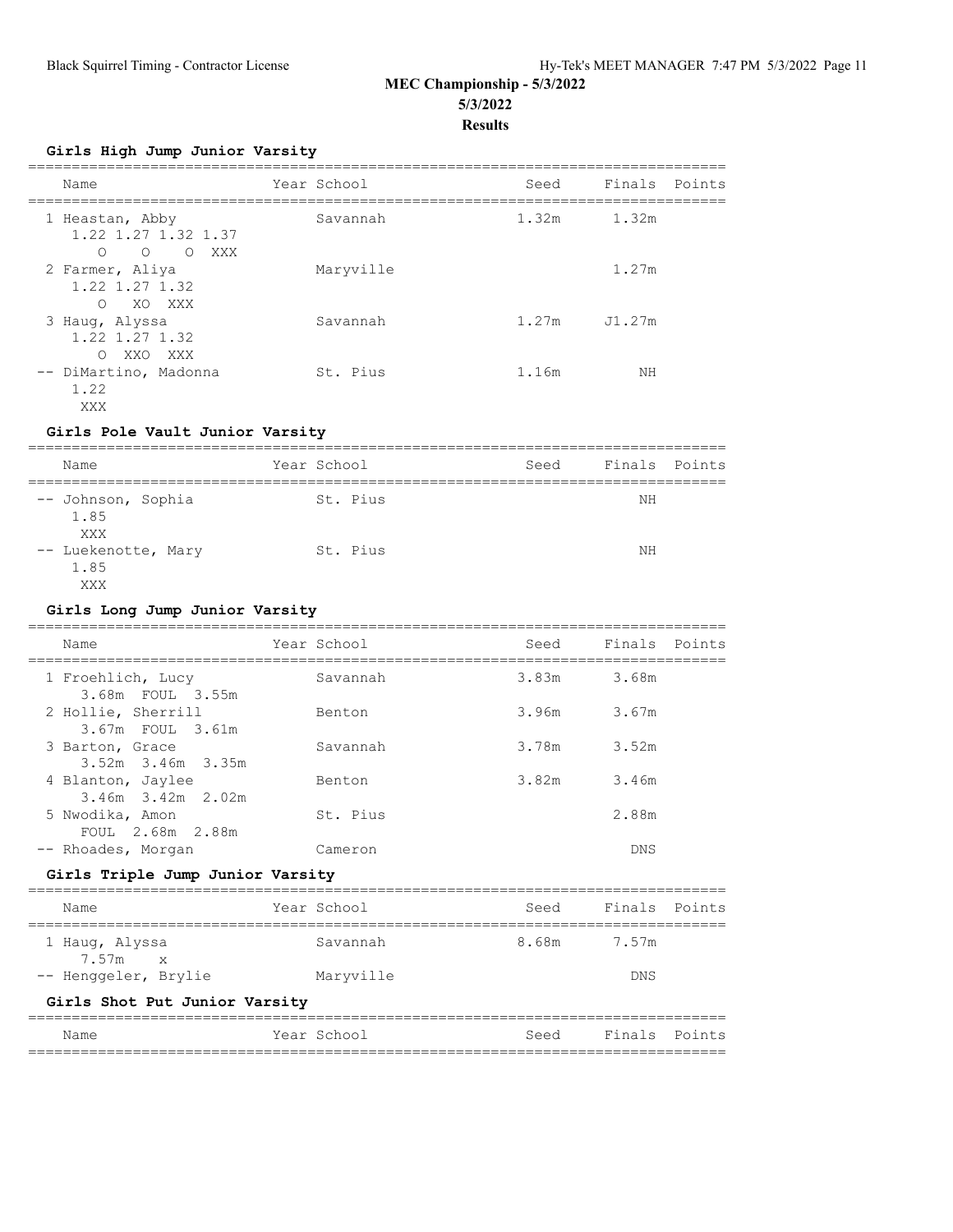**Results**

| Girls Shot Put Junior Varsity |             |       |            |
|-------------------------------|-------------|-------|------------|
| 1 Hale, Sarah                 | Benton      | 7.31m | 7.00m      |
| 7.00m 6.89m 6.88m             |             |       |            |
| 2 Miller, Hallie              | Savannah    | 5.71m | 6.76m      |
| 6.66m FOUL 6.76m              |             |       |            |
| 3 Morgan, Keonnia             | Chillicothe | 5.48m | 6.64m      |
| $6.42m$ $6.50m$ $6.64m$       |             |       |            |
| 4 Nold, Jillian               | Savannah    | 5.48m | 5.09m      |
| 4.80m 5.09m 4.76m             |             |       |            |
| 5 Luvaas-Lilly, Samar         | St. Pius    |       | 4.34m      |
| 3.90m FOUL 4.34m              |             |       |            |
| -- Washburn, Ellie            | Chillicothe | 5.18m | <b>DNS</b> |
|                               |             |       |            |

## **Girls Discus Throw Junior Varsity**

| Name                                        | Year School |               | Seed Finals Points |  |
|---------------------------------------------|-------------|---------------|--------------------|--|
| 1 Vaught, Madison<br>17.84m  19.11m  20.72m | Maryville   |               | 20.72m             |  |
| 2 Washburn, Ellie<br>FOUL 19.95m 19.03m     | Chillicothe | 20.72m 19.95m |                    |  |
| 3 Deiter, Austyn<br>FOUL 18.29m 19.90m      | Maryville   |               | 19.90m             |  |
| 4 Morgan, Keonnia<br>19.14m 17.62m 19.17m   | Chillicothe | 20.72m        | 19.17m             |  |
| 5 Miller, Hallie<br>17.91m FOUL 15.80m      | Savannah    | 19.02m 17.91m |                    |  |
| 6 Hale, Sarah<br>16.46m  17.28m  15.49m     | Benton      | 16.15m 17.28m |                    |  |
| 7 Luekenotte, Mary<br>FOUL FOUL 17.17m      | St. Pius    |               | 17.17m             |  |
| 8 Wilson, Katie<br>14.50m 14.48m 12.95m     | Savannah    | 17.90m 14.50m |                    |  |
| 9 Luvaas-Lilly, Samar<br>9.16m 8.81m 7.85m  | St. Pius    |               | 9.16m              |  |

# **Girls Javelin Throw Junior Varsity**

| Name                                           | Year School | Seed   | Finals Points |
|------------------------------------------------|-------------|--------|---------------|
| 1 Pasley, Avery<br>18.83m 20.26m 20.06m        | Savannah    | 16.99m | 20.26m        |
| 2 Vaught, Madison<br>18.20m 19.53m 19.57m      | Maryville   |        | 19.57m        |
| 3 Kenechtenhofer, Bree<br>14.50m 18.51m 18.95m | Savannah    | 19.10m | 18.95m        |
| 4 Morgan, Keonnia<br>14.95m 17.90m 18.49m      | Chillicothe | 18.28m | 18.49m        |
| 5 Deiter, Austyn<br>15.79m 15.95m 14.83m       | Maryville   |        | 15.95m        |
| -- Washburn, Ellie                             | Chillicothe | 18.28m | <b>DNS</b>    |

## **Boys 100 Meter Dash Varsity**

| Name           |  | Year School |          | Seed  |            | Finals H# Points |  |  |
|----------------|--|-------------|----------|-------|------------|------------------|--|--|
|                |  |             |          |       |            |                  |  |  |
| 1 McCann, Reed |  |             | St. Pius | 11 68 | 11.67 2 10 |                  |  |  |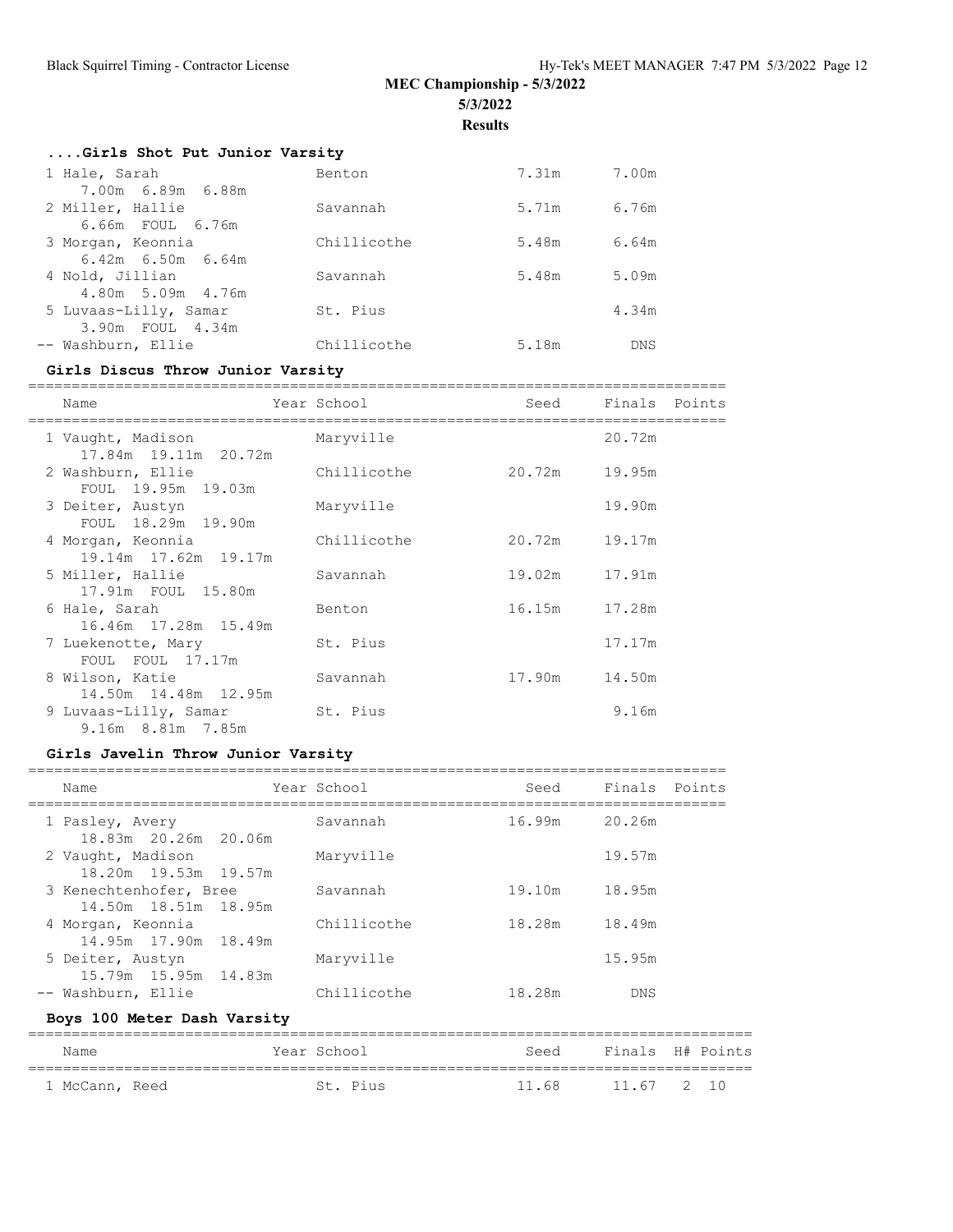# **....Boys 100 Meter Dash Varsity**

| 2 Adams, Jacob           | Chillicothe    | 11.85 | 11.87      | 2              | 8  |
|--------------------------|----------------|-------|------------|----------------|----|
| 3 Kimler, Dominic        | Savannah       | 11.38 | 11.95      | $\overline{2}$ | 6  |
| 4 Cranmer, Quentin       | Chillicothe    | 11.50 | 12.09      | 2              | 5  |
| 5 McGee, Adrian          | Maryville      | 12.76 | 12.33      | 1              | 4  |
| 6 Dwight, Darren         | Maryville      | 12.49 | 12.46      | $\overline{2}$ | 3  |
| 7 Smith, Nolan           | Savannah       | 12.53 | 12.50      | 2              | 2  |
| 8 Kropp, Alexander       | Cameron        | 12.59 | 12.60      | $\mathbf{1}$   | -1 |
| 9 Rudolph, Mitchphil     | Benton         | 12.99 | 12.68      | $\mathbf{1}$   |    |
| 10 Davis, Charlie        | St. Pius       | 12.58 | 12.78      | $\overline{2}$ |    |
| 11 Lageschulte, Benjamin | Bishop LeBlond | 13.01 | 12.96      | $\mathbf{1}$   |    |
| 12 Helsel, Tripp         | Bishop LeBlond | 12.90 | 13.22      | $\mathbf{1}$   |    |
| 13 Martin, Nicholas      | Cameron        | 12.70 | 13.41      | $\mathbf{1}$   |    |
| 14 Biggs, Dyllyn         | Lafayette      | 13.00 | 14.33      | $\mathbf{1}$   |    |
| 15 Smith, Brayden        | Lafayette      | 13.00 | 14.45      | 1              |    |
| -- Wells, Ryker          | Benton         | 12.20 | <b>DNS</b> | $\overline{2}$ |    |

#### **Boys 200 Meter Dash Varsity**

=================================================================================== Name The Year School Seed Finals H# Points

| 1 Flores-Hernandez, Jesus | Maryville      | 23.41 | 23.01      | 2              | 10           |
|---------------------------|----------------|-------|------------|----------------|--------------|
| 2 Cross, Hayden           | Bishop LeBlond | 22.91 | 23.24      | 2              | 8            |
| 3 Williams, Girard        | St. Pius       | 22.81 | 23.48      | $\overline{2}$ | 6            |
| 4 Cranmer, Quentin        | Chillicothe    | 23.40 | 24.34      | $\overline{2}$ | 5            |
| 5 Sanborn, Jack           | St. Pius       | 24.64 | 24.44      | $\overline{2}$ | 4            |
| 6 Kimler, Dominic         | Savannah       | 25.23 | 24.73      | $\overline{2}$ | 3            |
| 7 Walker, Charles         | Chillicothe    | 25.18 | 24.78      | $\overline{2}$ | 2            |
| 8 Hughes, Khadyn          | Lafayette      | 26.17 | 25.09      | $\mathbf{1}$   | $\mathbf{1}$ |
| 9 Whitteck, Ashton        | Cameron        | 25.67 | 25.36      | $\mathbf{1}$   |              |
| 10 Lodder, Kenneth        | Cameron        | 26.44 | 25.93      | $\mathbf{1}$   |              |
| 11 Smith, Nolan           | Savannah       | 26.50 | 26.19      | $\mathbf{1}$   |              |
| 12 Rudolph, Mitchphil     | Benton         | 26.00 | 26.39      | $\mathbf{1}$   |              |
| 13 Lageschulte, Benjamin  | Bishop LeBlond | 26.99 | 26.74      | $\mathbf{1}$   |              |
| 14 Cristobal, Elmer       | Lafayette      | 28.80 | 29.24      | $\mathbf{1}$   |              |
| -- Dwight, Darren         | Maryville      | 25.37 | <b>SCR</b> | $\overline{2}$ |              |

#### **Boys 400 Meter Dash Varsity**

| Name               | Year School    | Seed    | Finals     |                | H# Points     |
|--------------------|----------------|---------|------------|----------------|---------------|
| 1 Aquilar, Sky     | Benton         | 52.86   | 53.10      | 2              | 10            |
| 2 Cross, Hayden    | Bishop LeBlond | 52.17   | 53.18      | 2              | 8             |
| 3 Williams, Girard | St. Pius       | 51.61   | 54.05      | 2              | 6             |
| 4 Stone, Keaton    | Maryville      | 55.07   | 56.01      | $\mathcal{L}$  | 5             |
| 5 Burns, Andrew    | Marvville      | 55.16   | 56.64      | $\overline{2}$ | 4             |
| 6 Fish, Justin     | St. Pius       | 54.56   | 56.65      | $\overline{2}$ | 3             |
| 7 Cranmer, Quentin | Chillicothe    | 55.99   | 56.90      | $\mathcal{L}$  | $\mathcal{L}$ |
| 8 Kille, Javon     | Chillicothe    | 58.85   | 57.98      | $\mathbf{1}$   |               |
| 9 Zambrano, Austin | Benton         | 58.35   | 1:00.84    | $\mathfrak{D}$ |               |
| 10 Bell, Deacon    | Cameron        | 1:01.60 | 1:02.64    | $\mathbf{1}$   |               |
| 11 Marmaud, Dylan  | Bishop LeBlond | 1:07.68 | 1:20.70    |                |               |
| -- White, Jackson  | Cameron        | 58.90   | <b>SCR</b> |                |               |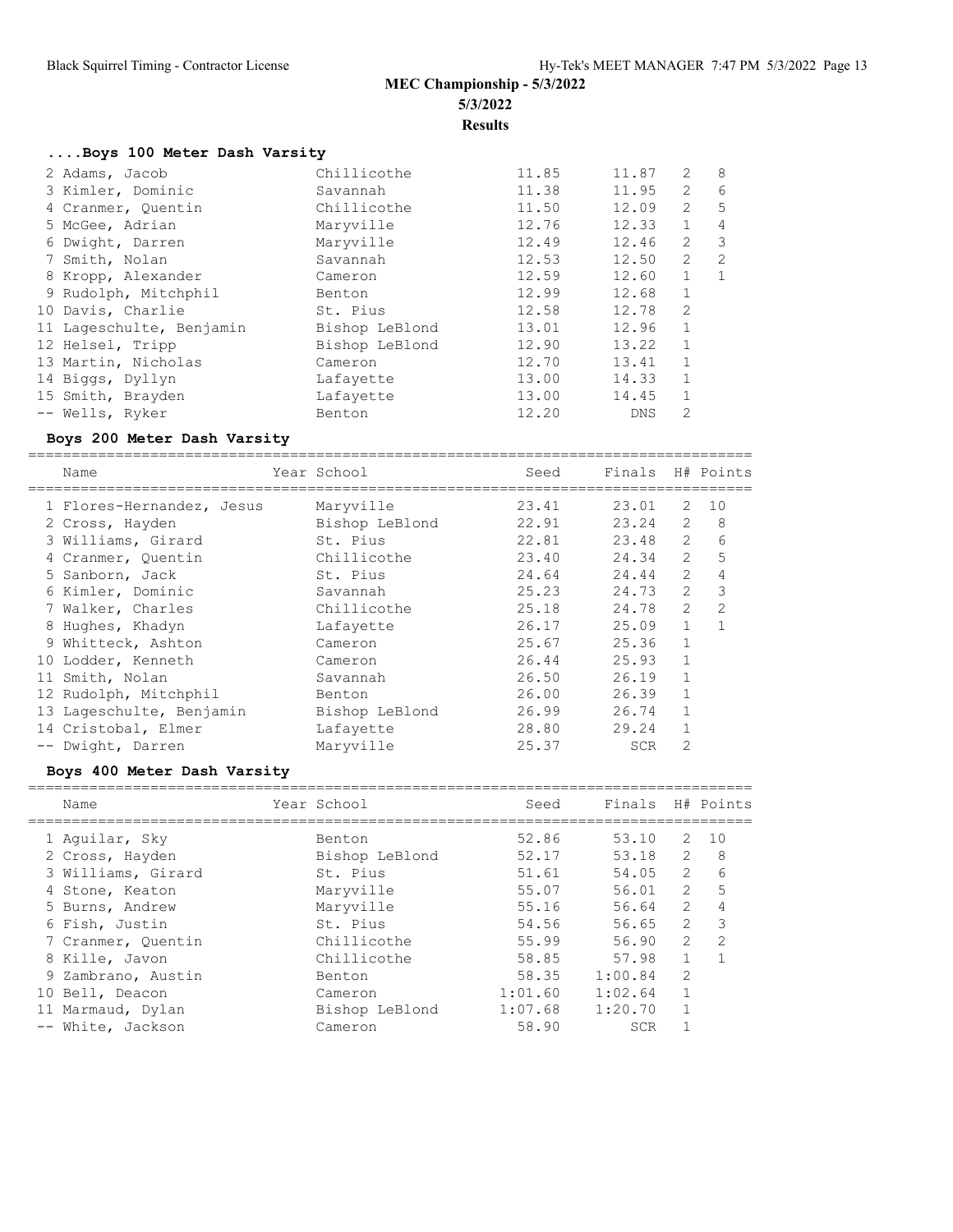## **Boys 800 Meter Run Varsity**

| Name               | Year School    | Seed    | Finals Points |                |
|--------------------|----------------|---------|---------------|----------------|
| 1 Masters, Dylan   | Maryville      | 2:13.00 | 2:10.31       | 10             |
| 2 Waterman, Cooper | Bishop LeBlond | 2:15.95 | 2:11.58       | 8              |
| 3 Lile, Tyson      | Bishop LeBlond | 2:17.00 | 2:12.50       | 6              |
| 4 Devine, Bernie   | St. Pius       | 2:12.00 | 2:12.69       | 5              |
| 5 Deering, Bradley | Maryville      | 2:15.00 | 2:13.63       | 4              |
| 6 McCoy, Elliot    | Benton         | 2:20.70 | 2:18.72       | 3              |
| 7 Graham, Laik     | Chillicothe    | 2:24.07 | 2:19.71       | $\overline{2}$ |
| 8 Husch, Caleb     | Cameron        | 2:17.56 | 2:23.00       |                |
| 9 Tomc, Luke       | St. Pius       | 2:16.00 | 2:25.90       |                |
| 10 Wilson, Drake   | Cameron        | 2:37.00 | 2:25.96       |                |
| 11 Shipers, Carter | Chillicothe    | 2:30.00 | 2:28.80       |                |
| 12 Mendoza, Aaron  | Savannah       | 2:44.69 | 2:38.65       |                |
| -- Aquilar, Sky    | Benton         | 2:13.75 | <b>SCR</b>    |                |
| -- Clary, Jacob    | Savannah       | 3:02.39 | <b>SCR</b>    |                |

## **Boys 1600 Meter Run Varsity**

| Name                 | Year School    | Seed    | Finals Points |                |
|----------------------|----------------|---------|---------------|----------------|
| 1 Galapin, Jaq       | Maryville      | 4:40.00 | 4:53.96       | 10             |
| 2 Sterling, Cale     | Maryville      | 4:43.00 | 4:55.07       | 8              |
| 3 Spackler, Louis    | Benton         | 4:51.00 | 4:57.73       | 6              |
| 4 Evans, Cain        | Chillicothe    | 4:59.81 | 5:01.98       | 5              |
| 5 Garza, Austin      | St. Pius       | 4:59.00 | 5:07.07       | 4              |
| 6 Eckstein, Jonathan | Bishop LeBlond | 5:23.94 | 5:21.84       | 3              |
| 7 Savage, Clayton    | Chillicothe    | 5:20.62 | 5:29.15       | $\mathfrak{D}$ |
| 8 Burkhart, Wyatt    | Cameron        | 5:43.63 | 5:29.98       | 1              |
| 9 Williams, Lucas    | Bishop LeBlond | 5:44.58 | 5:38.14       |                |
| 10 Dickman, Charlie  | St. Pius       | 5:55.00 | 6:06.05       |                |
|                      |                |         |               |                |

## **Boys 3200 Meter Run Varsity**

| Name                 | Year School    | Seed     | Finals   | Points         |
|----------------------|----------------|----------|----------|----------------|
| 1 Galapin, Jaq       | Maryville      | 9:59.00  | 10:13.15 | 10             |
| 2 Sterling, Cale     | Maryville      | 9:57.00  | 10:26.40 | 8              |
| 3 Evans, Cain        | Chillicothe    | 10:56.15 | 11:09.78 | 6              |
| 4 Savage, Clayton    | Chillicothe    | 11:30.55 | 11:40.04 | 5              |
| 5 Spackler, Louis    | Benton         | 10:47.00 | 11:40.45 |                |
| 6 Garza, Austin      | St. Pius       | 11:15.00 | 11:44.57 | 3              |
| 7 Crossett, Daniel   | St. Pius       | 11:52.00 | 11:48.91 | $\mathfrak{D}$ |
| 8 Eckstein, Jonathan | Bishop LeBlond | 12:05.33 | 11:50.66 |                |
| 9 Baragary, Bryce    | Cameron        | 12:31.00 | 12:47.36 |                |
| 10 Crook, Zachary    | Bishop LeBlond | 13:16.50 | 13:08.78 |                |
| 11 Pinkston, Gavin   | Cameron        | 14:00.93 | 13:43.81 |                |

#### **Boys 110 Meter Hurdles Varsity**

| Name               | Year School | Seed  | Finals H# Points |                |    |  |  |  |  |  |  |
|--------------------|-------------|-------|------------------|----------------|----|--|--|--|--|--|--|
| 1 Mauzey, Kason    | Benton      | 15.31 | 14.92 2 10       |                |    |  |  |  |  |  |  |
| 2 Johnson, Braxten | Chillicothe | 15.90 | 16.56            | 2              | -8 |  |  |  |  |  |  |
| 3 Bonde, Haven     | Maryville   | 16.95 | 1699             | $\overline{2}$ | -6 |  |  |  |  |  |  |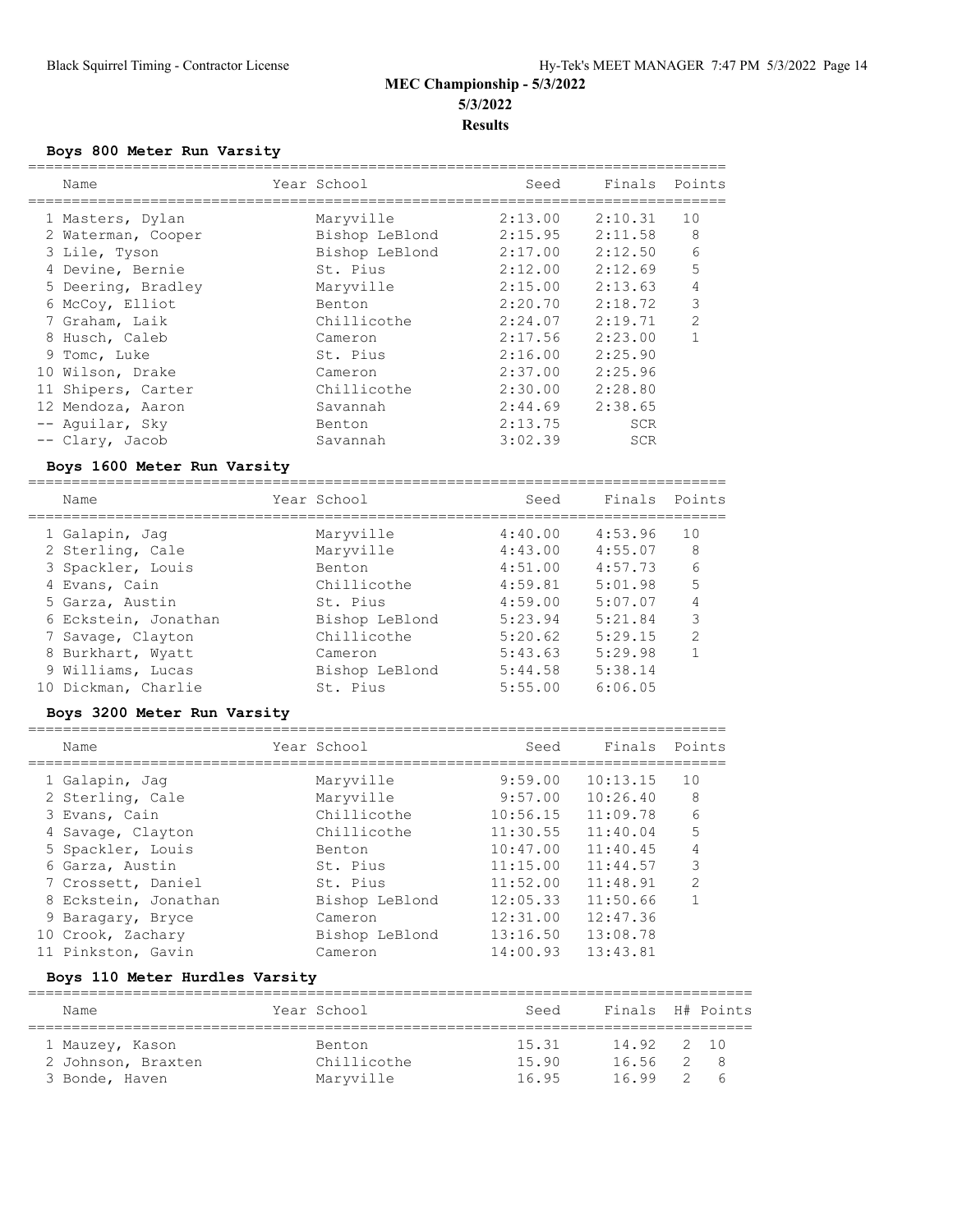# **....Boys 110 Meter Hurdles Varsity**

| 4 Martinez, Jaiden   | Savannah    | 18.01 | 18.01 | -2 | - 5            |
|----------------------|-------------|-------|-------|----|----------------|
| 5 Sarsany, Luke      | Savannah    | 18.82 | 19.14 |    | $\sim$ 4       |
| 6 Vanderslice, Regan | Cameron     | 18.41 | 19.27 |    | $\mathbf{3}$   |
| 7 Chenet, Gauge      | Chillicothe | 19.15 | 19.71 |    | $\overline{2}$ |
| 8 Miller, Jonah      | Maryville   | 20.41 | 20.37 |    |                |
| 9 Cagakit, Ben       | St. Pius    | 21.20 | 21.08 |    |                |

# **Boys 300 Meter Hurdles Varsity**

| Name                      | Year School    | Seed  |         |            |                | Finals H# Points |
|---------------------------|----------------|-------|---------|------------|----------------|------------------|
| 1 Flores-Hernandez, Jesus | Maryville      | 41.67 |         | 41.85      | 2              | 10               |
| 2 Mauzey, Kason           | Benton         | 41.91 |         | 42.68      | $\mathbf{2}$   | 8                |
| 3 Johnson, Braxten        | Chillicothe    | 42.90 |         | 42.76      | 2              | 6                |
| 4 Vanderslice, Regan      | Cameron        | 44.79 |         | 44.92      | $\overline{2}$ | 5                |
| 5 Bonde, Haven            | Maryville      | 45.29 |         | 46.06      | $\overline{2}$ | $\overline{4}$   |
| 6 Maruco, Zach            | St. Pius       | 48.21 |         | 47.95      | $\overline{2}$ | 3                |
| 7 Sarsany, Luke           | Savannah       | 47.06 |         | 48.92      | $\overline{2}$ | $\overline{2}$   |
| 8 Chenet, Gauge           | Chillicothe    | 47.88 |         | 49.18      | $\overline{2}$ | 1                |
| 9 Bleazard, Connor        | Bishop LeBlond | 50.17 |         | 51.21      | $\mathbf{1}$   |                  |
| 10 Ross, Brenton          | Cameron        | 50.63 |         | 52.10      | $\mathbf{1}$   |                  |
| 11 Cagakit, Ben           | St. Pius       | 54.67 |         | 55.57      | $\mathbf{1}$   |                  |
| 12 Sisk, Gabe             | Lafayette      | 57.27 | 1:01.50 |            | $\mathbf{1}$   |                  |
| 13 Williams, Lucas        | Bishop LeBlond | 58.67 | 1:02.60 |            |                |                  |
| -- Martinez, Jaiden       | Savannah       | 49.03 |         | <b>DNS</b> |                |                  |

## **Boys 4x100 Meter Relay Varsity**

| School                 |    |                        | Seed        | Finals Points |                |
|------------------------|----|------------------------|-------------|---------------|----------------|
| 1 St. Pius 'A'         |    |                        | 45.81 46.23 |               | 10             |
| 1) Sanborn, Jack       |    | 2) Fish, Justin        |             |               |                |
| 3) White, Turner       |    | 4) McCann, Reed        |             |               |                |
| 2 Benton 'A'           |    |                        | 46.43       | 46.66         | 8              |
| 1) Hoffman, Devon      |    | 2) Stallsworth, Landan |             |               |                |
| 3) Byrd, Adrian        |    | 4) Wells, Ryker        |             |               |                |
| 3 Savannah 'A'         |    |                        | 47.13       | 47.84         | 6              |
| 1) Kimler, Dominic     |    | 2) White, Gavin        |             |               |                |
| 3) Sonnenmoser, Ashten |    | 4) Reese, Collin       |             |               |                |
| 4 Maryville 'A'        |    |                        | 48.50       | 48.48         | 5              |
| 1) McGee, Adrian       |    | 2) Eighmy, Colton      |             |               |                |
| 3) Dwight, Darren      |    | 4) Bonde, Haven        |             |               |                |
| 5 Chillicothe 'A'      |    |                        | 48.50       | 48.60         | 4              |
| 6 Cameron 'A'          |    |                        | 47.97       | 49.35         | 3              |
| 1) Wilson, Dayton      |    | 2) Vanderslice, Regan  |             |               |                |
| 3) Brewer, William     |    | 4) Kropp, Alexander    |             |               |                |
| 7 Bishop LeBlond 'A'   |    |                        | 49.57       | 50.47         | $\overline{2}$ |
| 1) Sigrist, Jackson    |    | 2) Helsel, Tripp       |             |               |                |
| 3) Daise, Nick         | 4) | Bleazard, Connor       |             |               |                |
| 8 Lafayette 'A'        |    |                        | 51.00       | 52.27         | $\mathbf{1}$   |
| 1) Perkins, Desmond    |    | 2) Smith, Brayden      |             |               |                |
| 3) Thuston, Matreaz    | 4) | Hughes, Khadyn         |             |               |                |
|                        |    |                        |             |               |                |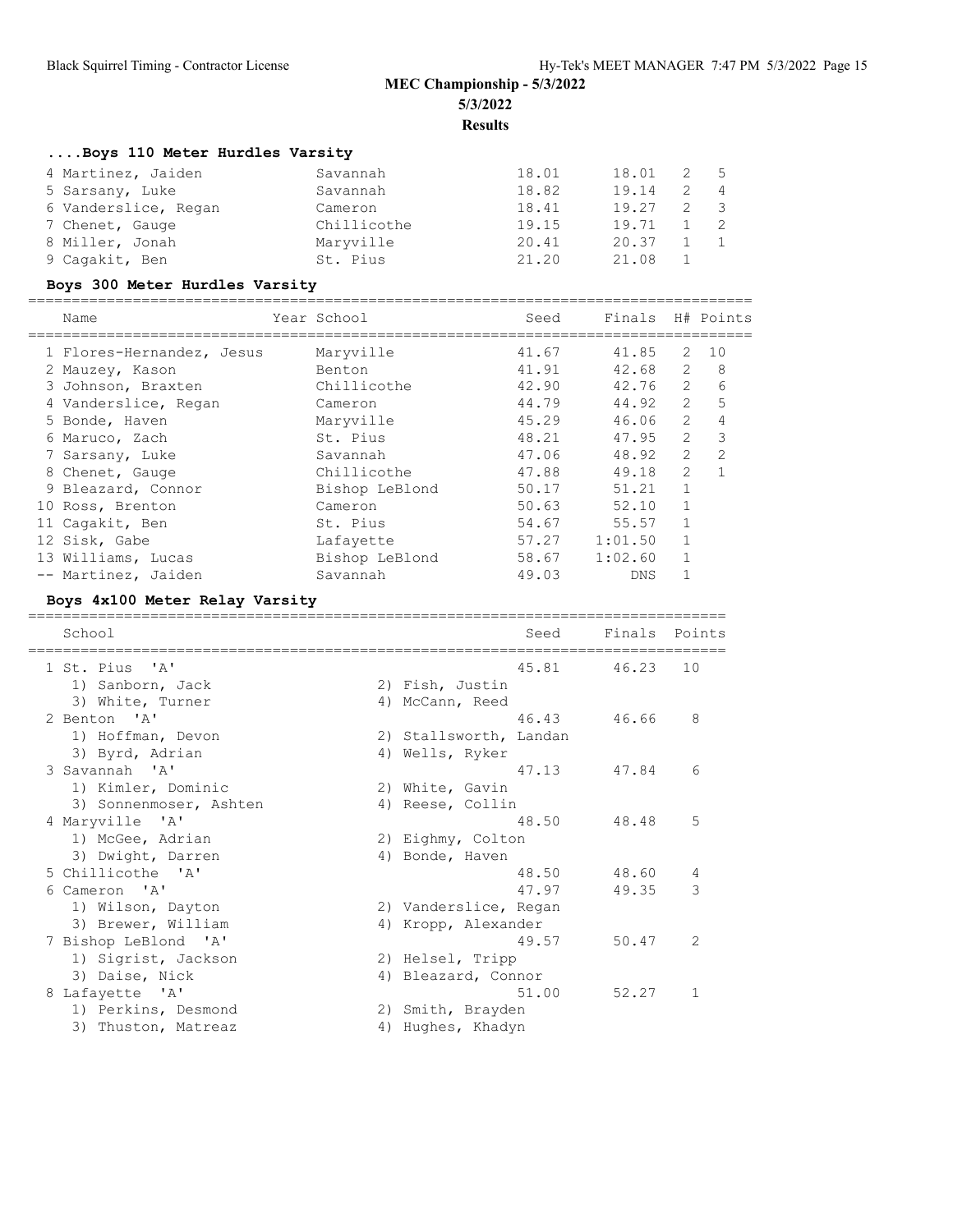## **Boys 4x200 Meter Relay Varsity**

| School                         | Seed                                      |               | Finals Points |          |
|--------------------------------|-------------------------------------------|---------------|---------------|----------|
| 1 St. Pius 'A'                 | ------------------------------<br>1:33.49 | 1:35.27       | 10            |          |
| 1) Sanborn, Jack               | 2) White, Turner                          |               |               |          |
| 3) Fish, Justin                | 4) Williams, Girard                       |               |               |          |
| 2 Benton 'A'                   | 1:37.83                                   | 1:39.13       | 8             |          |
| 1) Daugherty, Andrew           | 2) Stallsworth, Landan                    |               |               |          |
| 3) Byrd, Adrian                | 4) Hoffman, Devon                         |               |               |          |
| 3 Maryville 'A'                | 1:39.50                                   | 1:40.73       | 6             |          |
| 1) Dwight, Darren              | 2) Bonde, Haven                           |               |               |          |
| 3) Eighmy, Colton              | 4) Burns, Andrew                          |               |               |          |
| 4 Savannah 'A'                 | 1:37.38                                   | 1:42.08       | 5             |          |
| 1) Kimler, Dominic             | 2) White, Gavin                           |               |               |          |
| 3) Sonnenmoser, Ashten         | 4) Reese, Collin                          |               |               |          |
| 5 Bishop LeBlond 'A'           | 1:36.12                                   | 1:45.82       | 4             |          |
| 1) Bleazard, Connor            | 2) Lageschulte, Benjamin                  |               |               |          |
| 3) Daise, Nick                 | 4) Sigrist, Jackson                       |               |               |          |
| 6 Cameron 'A'                  | 1:44.90                                   | 1:48.21       | 3             |          |
| 1) Lodder, Kenneth             | 2) Whitteck, Ashton                       |               |               |          |
| 3) Brewer, William             | 4) Harp, Kobe                             |               |               |          |
| 7 Lafayette 'A'                | 1:49.00                                   | 1:53.38       | 2             |          |
| 1) Perkins, Desmond            | 2) Thuston, Matreaz                       |               |               |          |
| 3) Sisk, Gabe                  | 4) Hughes, Khadyn                         |               |               |          |
| -- Chillicothe 'A'             | 1:38.24                                   | DNF           |               |          |
| Boys 4x400 Meter Relay Varsity |                                           |               |               |          |
| School                         | Seed                                      | Finals Points |               |          |
|                                |                                           |               |               |          |
| 1 Benton<br>'' A '             | 3:39.83                                   | 3:40.48       | 10            |          |
| 1) Hoffman, Devon              | 2) McCoy, Elliot                          |               |               |          |
| 3) Stallsworth, Landan         | 4) Aguilar, Sky                           |               |               |          |
| 2 St. Pius 'A'                 | 3:36.34                                   | 3:41.93       | 8             |          |
| 1) Fish, Justin                | 2) Hess, Ben                              |               |               |          |
| 3) White, Turner               | 4) Williams, Girard                       |               |               |          |
| 3 Chillicothe 'A'              | $3:48.48$ $3:48.49$                       |               | 6             | 3:48.486 |
| 4 Bishop LeBlond 'A'           | $3:49.62$ $3:48.49$                       |               | $5 -$         | 3:48.489 |
| 1) Waterman, Cooper            | 2) Lile, Tyson                            |               |               |          |
| 3) Bleazard, Connor            | 4) Cross, Hayden                          |               |               |          |
| 5 Maryville 'A'                | $3:52.00$ $3:52.52$                       |               | 4             |          |
| 1) Masters, Dylan              | 2) Meyer, Dylan                           |               |               |          |
| 3) Eighmy, Colton              | 4) Dwight, Darren                         |               |               |          |
| 6 Cameron 'A'                  | 3:54.68                                   | 3:53.07       | 3             |          |
| 1) Wilson, Dayton              | 2) Brewer, William                        |               |               |          |
| 3) Vanderslice, Regan          | 4) Kropp, Alexander                       |               |               |          |
| 7 Savannah 'A'                 | 4:11.61                                   | 4:12.32       | 2             |          |
| 1) Cleary, Carter              | 2) Fredrickson, Gabe                      |               |               |          |
| 3) Sarsany, Nate               | 4) Sigrist, Jackson                       |               |               |          |
| -- Lafayette 'A'               | 4:39.41                                   | DNS           |               |          |

1) Cristobal, Elmer (2) Perkins, Desmond 3) Sisk, Gabe 19 (4) Biggs, Dyllyn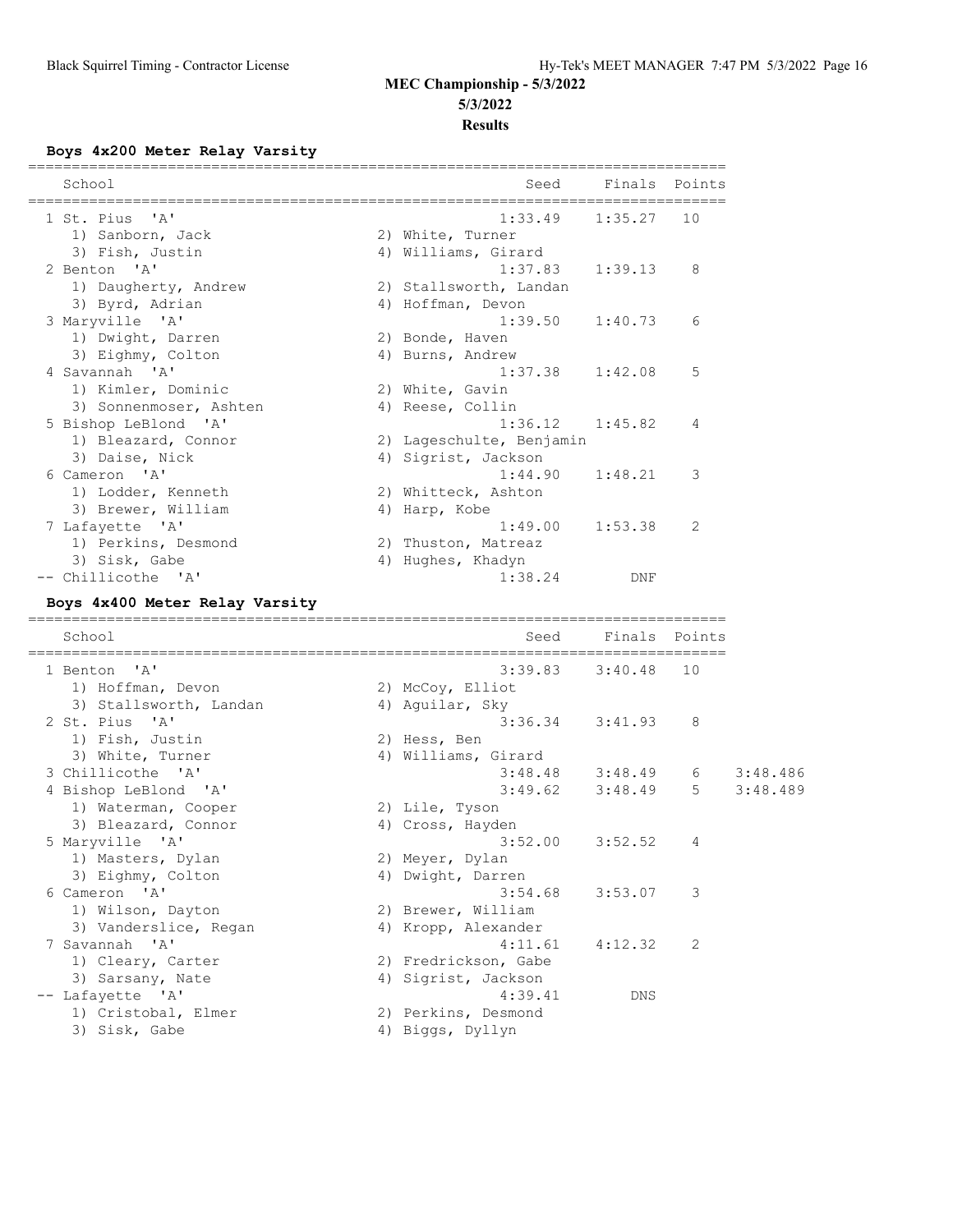## **Boys 4x800 Meter Relay Varsity**

| School               |    | Seed                 | Finals Points         |               |
|----------------------|----|----------------------|-----------------------|---------------|
| 1 Maryville 'A'      |    |                      | $8:45.00$ $8:48.69$   | 10            |
| 1) Galapin, Jaq      |    | 2) Sterling, Cale    |                       |               |
| 3) Masters, Dylan    |    | 4) Deering, Bradley  |                       |               |
| 2 St. Pius 'A'       |    | 9:06.00              | 8:59.59               | 8             |
| 1) Garza, Austin     |    | 2) Maruco, Zach      |                       |               |
| 3) Tomc, Luke        |    | 4) Devine, Bernie    |                       |               |
| 3 Benton 'A'         |    | 9:20.43              | 9:04.54               | 6             |
| 1) Spackler, Louis   |    | 2) Zambrano, Austin  |                       |               |
| 3) McCoy, Elliot     |    | 4) Aquilar, Sky      |                       |               |
| 4 Chillicothe 'A'    |    | 9:27.70              | 9:33.28               | 5             |
| 5 Cameron 'A'        |    | 10:00.89             | 9:53.42               | 4             |
| 1) Husch, Caleb      |    | 2) Wilson, Dayton    |                       |               |
| 3) Morones, Josiah   |    | 4) Burkhart, Wyatt   |                       |               |
| 6 Savannah 'A'       |    | 10:44.55             | 10:36.28              | 3             |
| 1) Cleary, Carter    |    | 2) Fredrickson, Gabe |                       |               |
| 3) Sarsany, Nate     | 4) | Mendoza, Aaron       |                       |               |
| 7 Bishop LeBlond 'A' |    |                      | $10:57.30$ $10:58.12$ | $\mathcal{P}$ |
| 1) Crook, Zachary    |    | 2) Marmaud, Dylan    |                       |               |
| 3) Williams, Lucas   |    | 4) Grant, John       |                       |               |

## **Boys High Jump Varsity**

| Name                                                                                                                                                        | Year School          |                        | Seed Finals Points |      |
|-------------------------------------------------------------------------------------------------------------------------------------------------------------|----------------------|------------------------|--------------------|------|
| 1 Flores-Hernandez, Jesus Maryville<br>1.52 1.57 1.62 1.67 1.72 1.77 1.82 1.87 1.92 2.00                                                                    |                      | $1.95m$ $1.92m$        |                    | 10   |
| P P P P 0 0 0 0<br>2 Mauzey, Kason<br><b>Example 19 Septiment Contract Contract Contract Contract Contract Contract Contract Contract Contract Contract</b> | XO XXX               | 1.93m 1.87m            |                    | 8    |
| 1.52 1.57 1.62 1.67 1.72 1.77 1.82 1.87 1.92<br>PPP XOOXOXXOXXX<br>P<br>3 Forck, Tristan Chillicothe                                                        |                      | 1.79m                  | 1.82m              | 6    |
| 1.52 1.57 1.62 1.67 1.72 1.77 1.82 1.87<br>P P P P XO XXO XO XXX                                                                                            |                      |                        |                    |      |
| 4 Burns, Andrew<br>1.52 1.57 1.62 1.67 1.72<br>$\bigcap$                                                                                                    | Maryville            | 1.62m                  | 1.67m              | 5    |
| O O XXO XXX<br>5 Funk, Gavin<br>1.52 1.57 1.62                                                                                                              | Chillicothe          | 1.67m 1.57m            |                    | 4    |
| XO XO XXX<br>6 Oreilly, Thomas<br>1.52 1.57                                                                                                                 | St. Pius             | $1.65m$ $1.52m$ $2.50$ |                    |      |
| O XXX<br>6 Lile, Tyson                                                                                                                                      | Bishop LeBlond       | 1.62m                  | 1.52m              | 2.50 |
| 1.52 1.57<br>O XXX<br>8 McCrary, Hayden                                                                                                                     | Lafayette            | 1.56m                  | J1.52m             | 0.50 |
| 1.52 1.57<br>XO XXX                                                                                                                                         |                      |                        |                    |      |
| 8 Waterman, Cooper<br>1.52 1.57<br>XO XXX                                                                                                                   | Bishop LeBlond 1.64m |                        | $J1.52m$ 0.50      |      |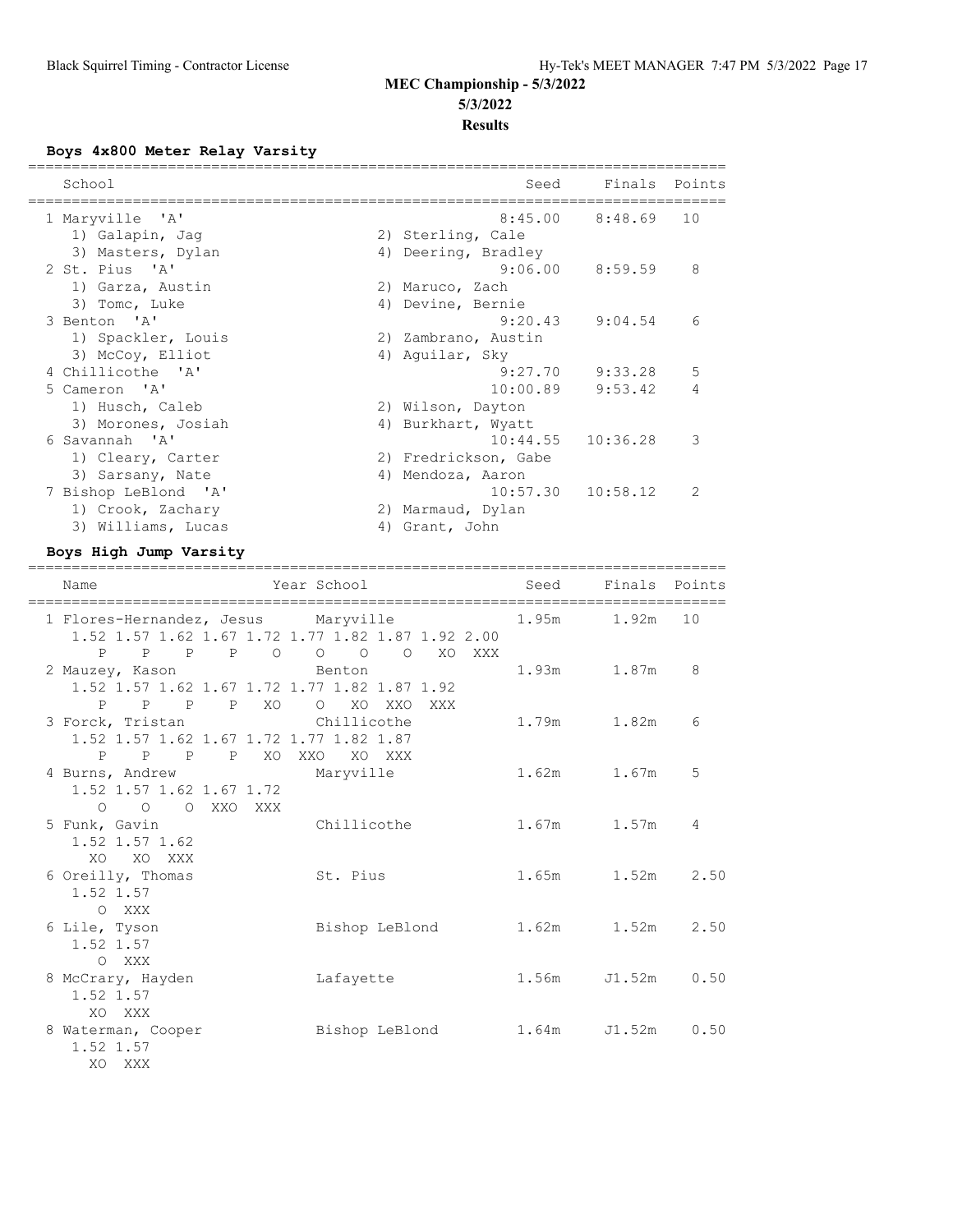# **MEC Championship - 5/3/2022**

**5/3/2022**

**Results**

| Boys High Jump Varsity  |           |       |        |
|-------------------------|-----------|-------|--------|
| 10 Arnold, James        | St. Pius  | 1.52m | J1.52m |
| 1.52 1.57<br>XXO<br>XXX |           |       |        |
| -- Smith, Brayden       | Lafayette |       | NΗ     |
| 1.52                    |           |       |        |
| XXX<br>-- Sarsany, Luke | Savannah  | 1.54m | ΝH     |
| 1.52                    |           |       |        |
| XXX                     |           |       |        |

#### **Boys Pole Vault Varsity**

| Name                                                                                    |                   |          |         | Year School |                     |         |                                             |     | Seed  | Finals Points            |                |
|-----------------------------------------------------------------------------------------|-------------------|----------|---------|-------------|---------------------|---------|---------------------------------------------|-----|-------|--------------------------|----------------|
| 1 Funk, Gavin<br>1.85 2.00 2.15 2.30 2.45 2.70 2.85 3.00 3.15 3.30 3.45 3.60 3.75       |                   |          |         | Chillicothe |                     |         |                                             |     |       | 3.81m 3.60m              | 10             |
| P<br>2 Stone, Keaton Maryville<br>1.85 2.00 2.15 2.30 2.45 2.70 2.85 3.00 3.15 3.30     | P P P P P P P P P |          |         |             |                     |         |                                             |     | $P$ 0 | O XXX<br>$3.04m$ $3.15m$ | 7              |
| P<br>2 Walker, Charles Chillicothe<br>1.85 2.00 2.15 2.30 2.45 2.70 2.85 3.00 3.15 3.30 | P P               | $\circ$  | $\circ$ |             | $\circ$<br>$\Omega$ | $\circ$ | $\circ$                                     | XXX |       | $3.04m$ $3.15m$          | 7              |
| P<br>4 Crossett, Daniel St. Pius<br>1.85 2.00 2.15 2.30 2.45                            | P P P             |          | P       |             |                     |         | $\begin{matrix} 0 & 0 & 0 & 0 \end{matrix}$ | XXX | 2.13m | 2.30m                    | 5              |
| O XXO<br>5 Nattress, Coen                                                               |                   | O XO XXX |         |             | St. Pius            |         |                                             |     |       | 2.13m 2.15m              | $\overline{4}$ |
| 1.85 2.00 2.15 2.30<br>O XO O<br>-- Wilson, Dayton                                      |                   | XXX      |         |             | Cameron             |         |                                             |     |       | ΝH                       |                |
| 1.85 2.00<br>$\mathbf{P}$<br>XXX<br>-- Domenden, Xaeden                                 |                   |          |         |             | Maryville           |         |                                             |     |       | ΝH                       |                |
| 1.85<br>XXX                                                                             |                   |          |         |             |                     |         |                                             |     |       |                          |                |

## **Boys Long Jump Varsity**

| Name<br>=================                                        | Year School | Seed  | Finals H# Points |                |                |
|------------------------------------------------------------------|-------------|-------|------------------|----------------|----------------|
| 1 Stone, Keaton                                                  | Maryville   | 6.40m | 6.10m            |                | 2 10           |
| 6.10m FOUL FOUL FOUL<br>2 McCann, Reed<br>5.80m 5.62m FOUL 5.57m | St. Pius    | 5.71m | 5.80m 2          |                | -8             |
| 3 Johnson, Braxten<br>FOUL 5.37m FOUL 5.66m                      | Chillicothe | 6.01m | 5.66m 2          |                | 6              |
| 4 Flores-Hernandez, Jesus Maryville<br>5.64m 5.20m FOUL 5.56m    |             | 6.12m | 5.64m 2          |                | -5             |
| 5 Harp, Kobe                                                     | Cameron     | 5.38m | 5.26m            | $\overline{1}$ | $\overline{4}$ |
| 5.14m 5.26m 5.24m FOUL<br>6 Holmes, Zaine                        | Savannah    | 5.30m | 5.18m 1          |                | 3              |
| 5.09m 5.18m 5.03m 5.03m<br>7 Kille, Javon                        | Chillicothe | 5.53m | 5.10m            | $\mathcal{L}$  | $\overline{2}$ |
| $4.92m$ 5.10m 5.04m 5.07m                                        |             |       |                  |                |                |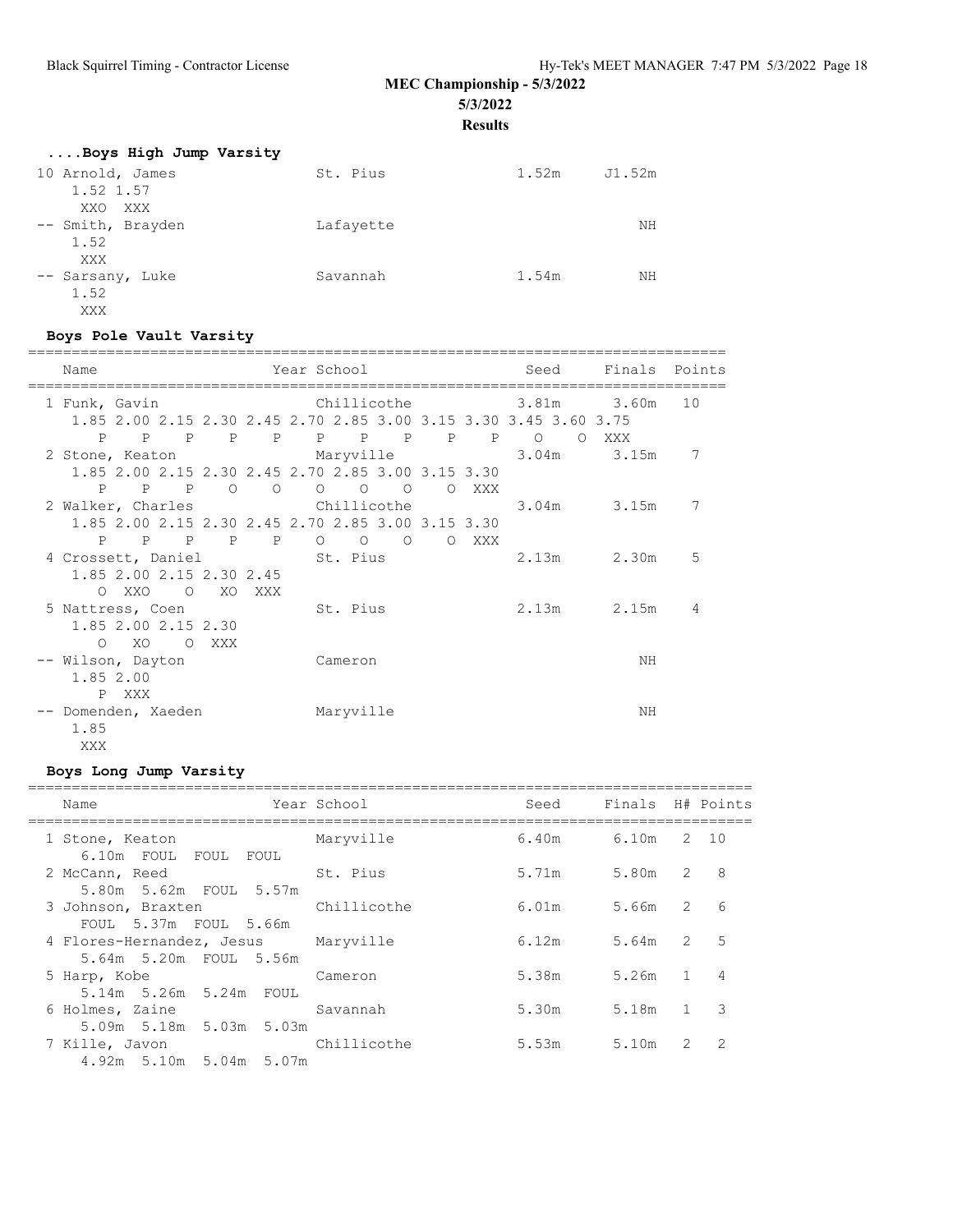**Results**

| Boys Long Jump Varsity            |          |                 |         |     |  |  |  |
|-----------------------------------|----------|-----------------|---------|-----|--|--|--|
| 8 Sigrist, Jackson Bishop LeBlond |          | 5.39m 4.96m 1 1 |         |     |  |  |  |
| FOUL 4.74m 4.81m 4.96m            |          |                 |         |     |  |  |  |
| 9 White, Jackson Cameron          |          | 5.41m 4.81m 2   |         |     |  |  |  |
| 4.76m 4.76m 4.81m 4.53m           |          |                 |         |     |  |  |  |
| 10 Thuston, Matreaz Lafayette     |          | 4.52m           | 4.55m 1 |     |  |  |  |
| 4.51m 4.55m 4.41m 3.63m           |          |                 |         |     |  |  |  |
| 11 Helsel, Tripp Bishop LeBlond   |          | 5.12m           | 4.53m   | - 1 |  |  |  |
| 4.39m 4.52m 4.53m 4.34m           |          |                 |         |     |  |  |  |
| 12 Perkins, Desmond Lafayette     |          | 4.67m 4.44m 1   |         |     |  |  |  |
| FOUL 4.02m 4.44m FOUL             |          |                 |         |     |  |  |  |
| 13 Sigrist, Jackson<br>Savannah   |          | 5.08m 4.38m 1   |         |     |  |  |  |
| 4.38m FOUL FOUL FOUL              |          |                 |         |     |  |  |  |
| -- White, Turner                  | St. Pius | 5.48m           | FOUL    | 2   |  |  |  |
| FOUL FOUL FOUL                    |          |                 |         |     |  |  |  |

#### **Boys Triple Jump Varsity**

================================================================================ Name Year School Seed Finals Points ================================================================================ 1 Stone, Keaton Maryville 13.33m 12.38m 10 12.15m 12.38m 12.12m 12.35m 2 Burns, Andrew Maryville 12.01m 11.64m 8 11.02m 11.64m 11.45m FOUL 3 Kille, Javon Chillicothe 12.34m 11.62m 6 11.36m 11.32m 11.31m 11.62m 4 Arnold, James St. Pius 10.76m 11.38m 5 10.97m 10.72m 11.25m 11.38m 5 White, Jackson Cameron 11.17m 10.94m 4 10.94m FOUL FOUL 10.19m 6 Cosgrove, Drake Chillicothe 11.58m 10.84m 3 10.58m 10.47m 10.62m 10.84m 10.30m 10.37m 10.82m 10.82m<br>7 Nattress, Coen St. Pius 11.27m 10.78m 2 10.37m 10.45m 10.78m 10.61m 8 Martin, Nicholas Cameron 10.85m 10.51m 1 10.00m 10.51m 10.26m FOUL 9 Sigrist, Jackson Bishop LeBlond 10.79m 10.00m 9.91m FOUL 10.00m FOUL 10 Fredrickson, Gabe Savannah 10.28m 9.88m 9.37m 9.71m FOUL 9.88m 11 Biggs, Dyllyn Lafayette 9.29m 9.28m 9.28m 9.07m 8.87m 8.89m 12 Cleary, Carter Savannah 9.16m 9.27m 9.27m 8.83m 8.84m 9.15m 13 Smith, Brayden Lafayette **Example 2018** 13 Smith, Brayden FOUL 8.20m 8.32m FOUL

#### **Boys Shot Put Varsity**

| Name                                       | Year School | Seed               | Finals H# Points |  |
|--------------------------------------------|-------------|--------------------|------------------|--|
| 1 Kelow, Damarcus<br>13.06m FOUL FOUL FOUL | Chillicothe | 16.47m 13.06m 2 10 |                  |  |
| 2 Sterling, Carson                         | Maryville   | 12.64m             | $13.00m$ 2 8     |  |
| FOUL 12.59m 13.00m FOUL                    |             |                    |                  |  |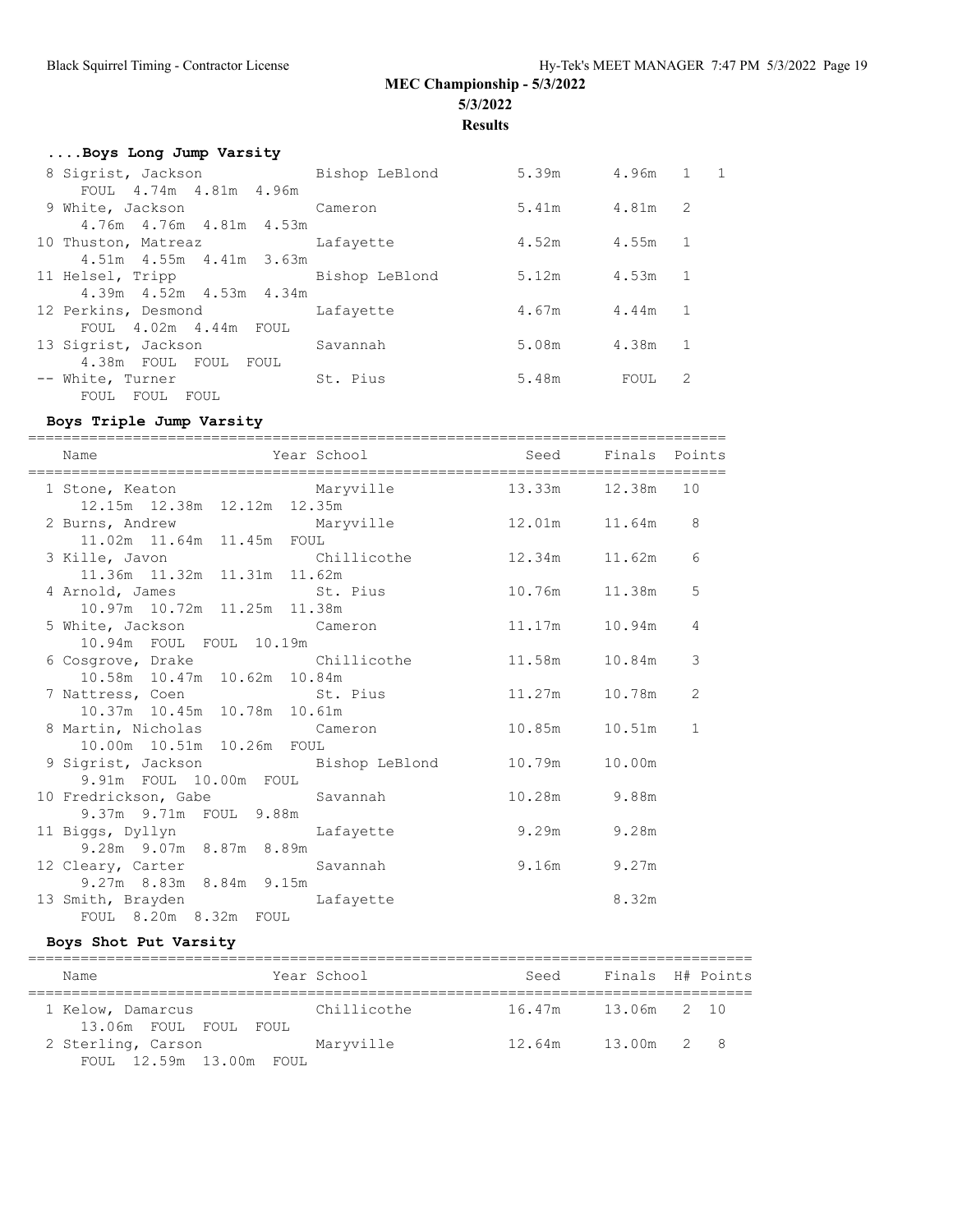**Results**

| Boys Shot Put Varsity                                                             |               |             |                |                |
|-----------------------------------------------------------------------------------|---------------|-------------|----------------|----------------|
| 3 Watkins, Kort Maryville 13.89m 12.94m 2 6                                       |               |             |                |                |
| 12.38m  12.44m  11.65m  12.94m                                                    |               |             |                |                |
| 4 Wasinger, Tommy St. Pius 3.15m 12.57m                                           |               |             | 2 <sub>5</sub> |                |
| FOUL 12.57m FOUL FOUL                                                             |               |             |                |                |
| 5 Williams, Cameron Chillicothe 12.39m 12.17m                                     |               |             | $2^{\circ}$    | $\overline{4}$ |
| 11.13m  11.24m  12.17m  11.67m                                                    |               |             |                |                |
| 6 Garrett, Quentin and Lafayette 12.21m 12.10m                                    |               |             | $2^{\circ}$    | $\mathbf{3}$   |
| FOUL 12.10m 11.84m FOUL                                                           |               |             |                |                |
| 7 Fish, Cordell Cameron                                                           | 12.63m 12.08m |             | $2 \quad 2$    |                |
| FOUL FOUL 11.92m 12.08m                                                           |               |             |                |                |
| 8 Machado, Kevin Benton Benton 10.66m 11.75m                                      |               |             | $1 \quad 1$    |                |
| 11.27m  10.87m  10.73m  11.75m                                                    |               |             |                |                |
| 9 McCrary, Hayden and Lafayette 11.46m 11.05m                                     |               |             | 1              |                |
| 11.05m 10.57m 10.80m 10.50m                                                       |               |             |                |                |
| 10 Kuhn, Rylan                           St. Pius               10.89m     10.68m |               |             | $\mathbf{1}$   |                |
| 7.42m 10.27m 10.34m 10.68m                                                        |               |             |                |                |
| 11 Rick, Caleb Cameron 11.58m 10.55m                                              |               |             | $\mathbf{1}$   |                |
| 10.27m FOUL 10.48m 10.55m                                                         |               |             |                |                |
| 12 Abels, Ellis                 Bishop LeBlond         10.05m     10.52m          |               |             | 1              |                |
| 9.94m  0.10m  10.52m  10.27m                                                      |               |             |                |                |
| 13 Phillips, Ethan Savannah                                                       |               | 9.57m 9.90m | $\mathbf{1}$   |                |
| 9.90m 9.41m 9.47m 9.35m                                                           |               |             |                |                |
| 14 Jeronimo, Jesus<br>FOUL 9.83m 8.68m 9.69m                                      |               | 9.44m 9.83m | $\mathbf{1}$   |                |
|                                                                                   |               |             |                |                |
| 15 Daise, Rudolph Bishop LeBlond 9.67m 9.39m                                      |               |             | $\mathbf{1}$   |                |
| 9.39m 8.76m 9.19m 9.19m                                                           |               |             |                |                |
| -- Dreyer, Kellen Savannah 12.42m DNS                                             |               |             | 2              |                |

#### **Boys Discus Throw Varsity**

===================================================================================

| External School<br>Name<br>----------------------------------- | Seed          | Finals H# Points |                |                |
|----------------------------------------------------------------|---------------|------------------|----------------|----------------|
| 1 Kelow, Damarcus Chillicothe<br>45.37m FOUL FOUL FOUL         | 54.41m 45.37m |                  |                | 2 10           |
| 2 Hiatt, Nikolas Manuel Benton<br>34.04m 31.34m 31.68m 37.75m  | 36.88m        | 37.75m           | $\overline{2}$ | 8              |
| 3 Sprong, Isaiah Chillicothe<br>34.13m FOUL 35.94m 35.95m      | 41.27m        | 35.95m           | 2              | 6              |
| 4 Watkins, Kort Maryville<br>32.54m 34.92m FOUL 33.01m         | 35.05m        | 34.92m           | $\overline{2}$ | 5              |
| 5 McCrary, Hayden Lafayette<br>34.40m 33.46m FOUL 32.64m       | 31.26m        | 34.40m           | $\overline{2}$ | 4              |
| 6 Fish, Cordell Cameron<br>31.13m 31.61m 28.79m 32.38m         | 32.98m        | 32.38m           | $\overline{2}$ | 3              |
| 7 Wasinger, Tommy St. Pius<br>25.04m 28.13m 16.85m 30.90m      | 29.33m        | 30.90m           | $\mathbf{1}$   | 2              |
| 8 Shaw, Jacob Cameron<br>30.63m 30.42m 29.81m FOUL             | 29.57m        | 30.63m           | $\mathbf{1}$   | $\overline{1}$ |
| 9 Paul, Francis St. Pius<br>30.00m 29.31m 27.50m FOUL          | 30.22m        | 30.00m           | 2              |                |
| 10 Phillips, Ethan Savannah<br>22.04m 29.97m 29.43m FOUL       | 26.97m        | 29.97m           | $\mathbf{1}$   |                |
| 11 Sterling, Carson Maryville<br>29.66m FOUL FOUL FOUL         | 35.38m        | 29.66m           | 2              |                |
|                                                                |               |                  |                |                |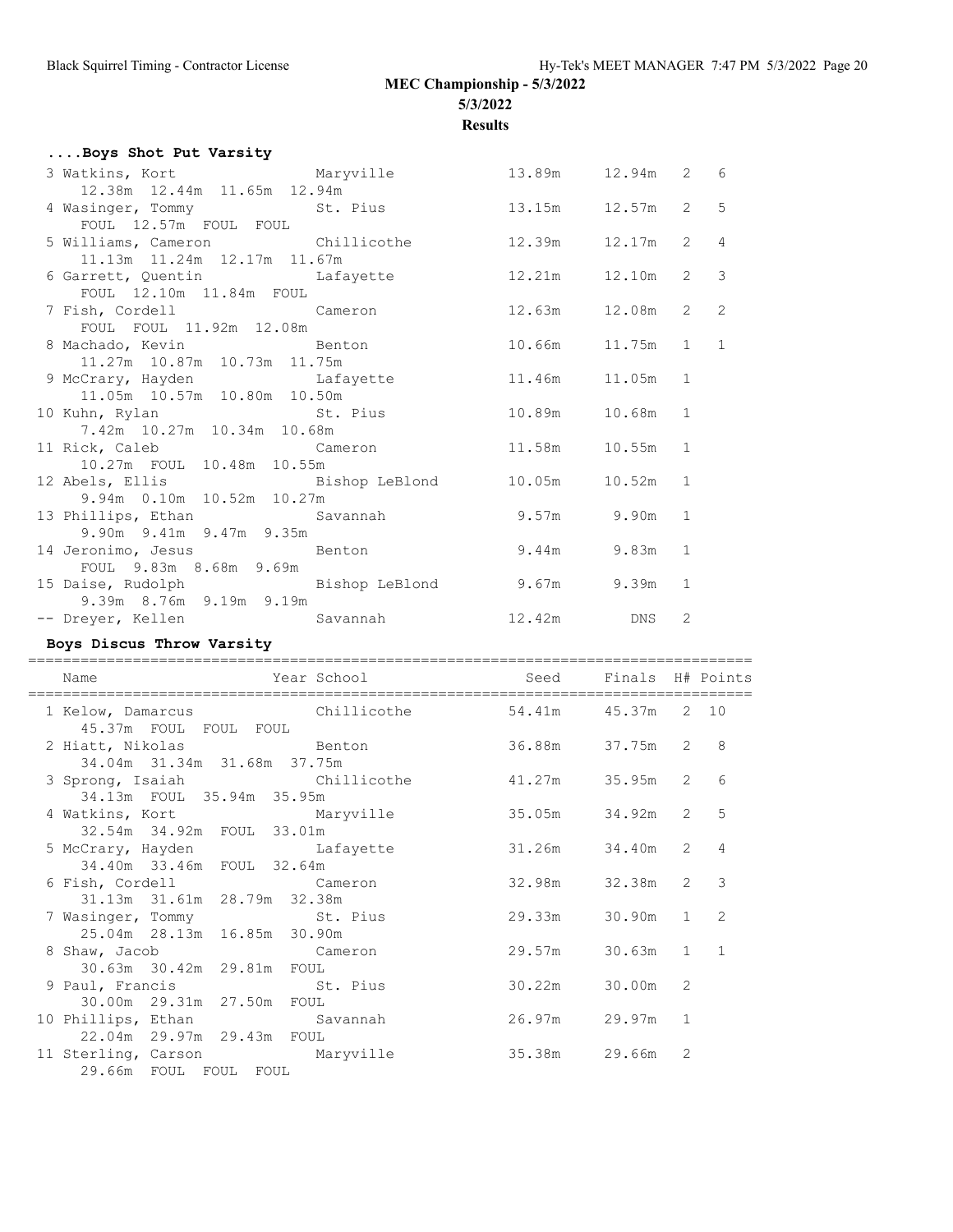**Results**

# **....Boys Discus Throw Varsity**

| 12 Sumners, Cameron       | Benton                      | 29.26m          | 29.25m 1        |  |
|---------------------------|-----------------------------|-----------------|-----------------|--|
|                           | 25.48m 27.86m 29.25m 28.10m |                 |                 |  |
| 13 Garrett, Ouentin       | Lafayette                   |                 | 28.57m 26.73m 1 |  |
|                           |                             |                 |                 |  |
| 14 Hudson, Lucas          | Bishop LeBlond              | 20.54m 19.32m 1 |                 |  |
| 18.47m 19.00m FOUL 19.32m |                             |                 |                 |  |
| -- Daise, Rudolph         | Bishop LeBlond              | 23.65m          | DNS 1           |  |

# **Boys Javelin Throw Varsity**

| Name                                                                                                          | Year School Seed Finals H# Points |               |        |                |                |
|---------------------------------------------------------------------------------------------------------------|-----------------------------------|---------------|--------|----------------|----------------|
| 1 Holmes, Zaine 5avannah (1.98m $41.98$ m $41.82$ m 2 10<br>39.70m 39.44m 41.82m 41.42m                       |                                   |               |        |                |                |
| 2 Stoecklein, Caden Maryville 45.21m 40.80m<br>36.27m 37.67m 37.07m 40.80m                                    |                                   |               |        | $\overline{2}$ | 8              |
| 3 Evans, Cy Chillicothe 45.56m 40.43m                                                                         |                                   |               |        | $\overline{2}$ | 6              |
| 40.43m FOUL 39.84m 34.48m<br>4 McGee, Adrian Maryville 38.40m 38.45m<br>38.45m 36.45m 37.39m 36.89m           |                                   |               |        | $\overline{2}$ | 5              |
| 5 Sprong, Isaiah Chillicothe 43.48m 37.47m<br>36.24m 28.20m 28.79m 37.47m                                     |                                   |               |        | $\overline{2}$ | $\overline{4}$ |
| 6 McCrary, Hayden Lafayette 38.22m<br>35.34m 35.45m 34.91m FOUL                                               |                                   |               | 35.45m | $\overline{2}$ | 3              |
| 7 Dickman, Charlie St. Pius                                                                                   |                                   | 34.18m 28.93m |        | $\mathbf{1}$   | 2              |
| FOUL 26.73m 27.18m 28.93m<br>8 Grant, John                         Bishop LeBlond         31.97m       28.75m |                                   |               |        | $\mathbf{1}$   | $\mathbf{1}$   |
| 27.06m 28.75m 25.49m 26.82m<br>9 Garrett, Quentin Cafayette 26.17m 28.45m                                     |                                   |               |        | $\mathbf{1}$   |                |
| 24.70m 28.45m FOUL 26.80m<br>10 McKay, Keegan St. Pius 34.77m 27.97m                                          |                                   |               |        | 2              |                |
| 25.39m 25.21m 25.26m 27.97m<br>11 Wilkinson, Corbyn Cameron 27.05m 26.12m                                     |                                   |               |        | $\mathbf{1}$   |                |
| 22.25m  25.73m  24.65m  26.12m<br>12 Eaton, Marcas Cameron                                                    |                                   |               | 23.63m | $\mathbf{1}$   |                |
| 21.45m  22.47m  23.63m  21.49m<br>13 Pflugradt, TJ Benton 24.99m 23.18m                                       |                                   |               |        | $\mathbf{1}$   |                |
| 20.27m 21.93m 21.79m 23.18m<br>14 Hudson, Lucas Bishop LeBlond 26.03m 22.65m                                  |                                   |               |        | $\mathbf{1}$   |                |
| 21.07m 20.26m 20.04m 22.65m<br>15 Blue, Jason Benton                                                          |                                   | 23.16m 17.44m |        | $\mathbf{1}$   |                |
| 17.44m FOUL FOUL FOUL<br>-- Dreyer, Kellen Savannah                                                           |                                   | 39.03m DNS    |        | $\overline{2}$ |                |

## **Boys 100 Meter Dash Junior Varsity**

| Name                                               | Year School                     | Seed                    | Finals Points           |  |
|----------------------------------------------------|---------------------------------|-------------------------|-------------------------|--|
| 1 Still, Matthew<br>2 Henderson, Dayn              | St. Pius<br>Maryville           | 12.90                   | 12.47<br>12.96          |  |
| 3 Nickell, Luke<br>4 Hall, Jason                   | Chillicothe<br>St. Pius         | 13.20                   | 13.25<br>13.34          |  |
| 5 Petro, Keegan<br>6 Gray, Tavion<br>7 Cruz, Edwin | Benton<br>Chillicothe<br>Benton | 13.89<br>12.90<br>14.16 | 13.66<br>13.78<br>13.96 |  |
|                                                    |                                 |                         |                         |  |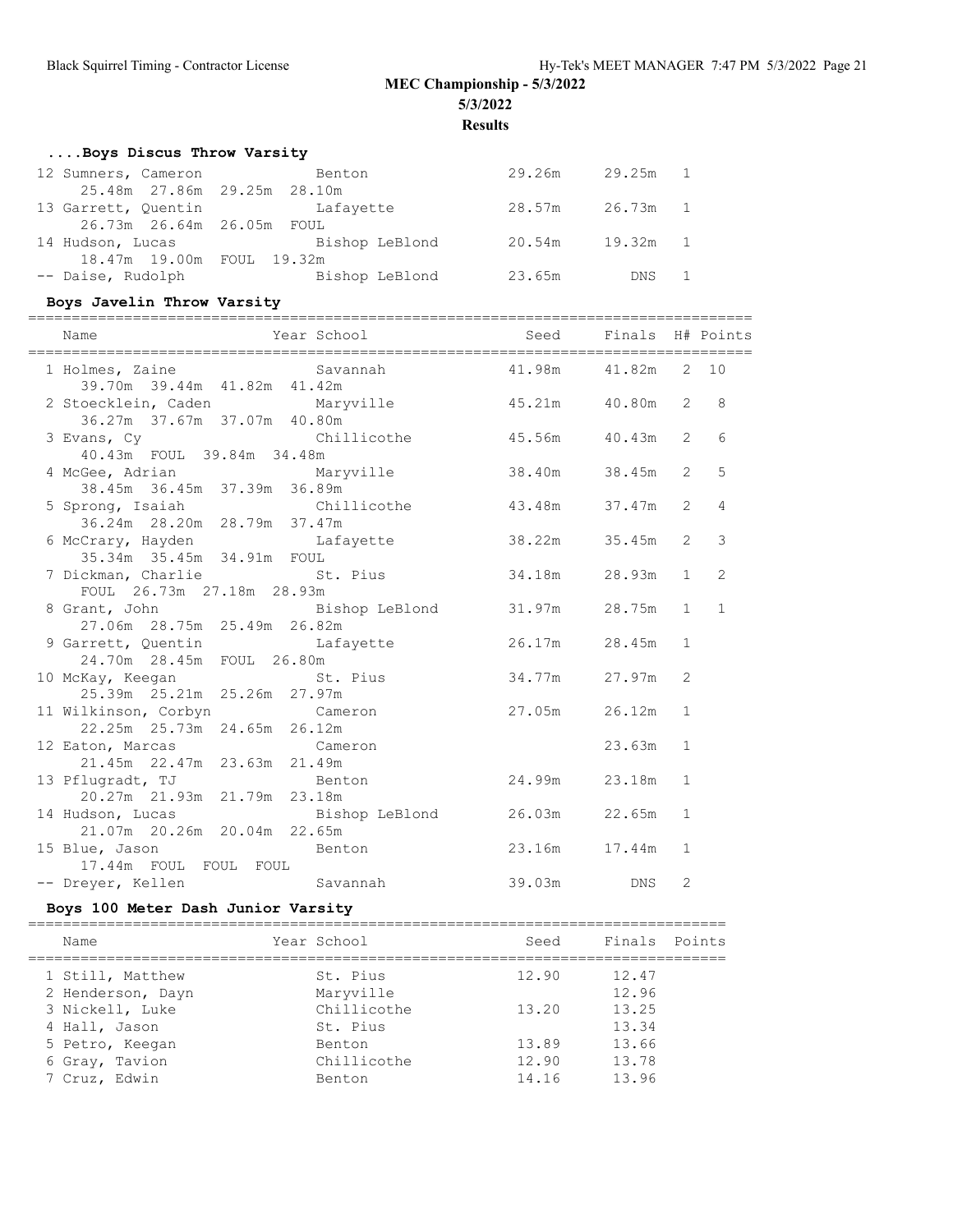# **Results**

================================================================================

**....Boys 100 Meter Dash Junior Varsity**

8 Stone, Gavin Maryville 14.36

#### **Boys 200 Meter Dash Junior Varsity**

| Name                | Year School   | Seed  | Finals Points |  |
|---------------------|---------------|-------|---------------|--|
| 1 Still, Matthew    | St. Pius      | 25.10 | 25.76         |  |
| 2 Henderson, Dayn   | Maryville     |       | 26.50         |  |
| 3 Nickell, Luke     | Chillicothe   | 26.20 | 27.18         |  |
| 4 McDonough, Dalton | Maryville     |       | 27.22         |  |
| 5 Gray, Tavion      | Chillicothe   | 26.00 | 27.98         |  |
| 6 Petro, Keegan     | Benton        | 30.87 | 28.23         |  |
| 7 Cruz, Edwin       | <b>Benton</b> | 29.61 | 28.78         |  |

#### **Boys 400 Meter Dash Junior Varsity**

| Name            | Year School | Seed    | Finals Points |  |
|-----------------|-------------|---------|---------------|--|
| 1 Hall, Jason   | St. Pius    |         | 1:01.37       |  |
| 2 Harley, Kenny | Benton      | 1:07.33 | 1:03.04       |  |

## **Boys 800 Meter Run Junior Varsity**

| Name                | Year School   | Seed    | Finals Points |  |
|---------------------|---------------|---------|---------------|--|
| 1 Berry, Colton     | Maryville     |         | 2:27.52       |  |
| 2 Zhao, Raymond     | Maryville     |         | 2:30.58       |  |
| 3 Hall, Jason       | St. Pius      | 2:30.00 | 2:35.40       |  |
| 4 Peterson, Landyn  | Chillicothe   | 2:40.30 | 2:48.03       |  |
| 5 Orellanes, Rafael | <b>Benton</b> | 2:59.97 | 2:54.35       |  |

## **Boys 1600 Meter Run Junior Varsity**

| Name                  | Year School | Seed    | Finals Points |  |
|-----------------------|-------------|---------|---------------|--|
| 1 Marriott, Mason     | Maryville   |         | 5:33.18       |  |
| 2 Bloomquist, Braiden | Maryville   |         | 5:35.74       |  |
| 3 Phroper, Gage       | Benton      | 6:04.00 | 5:58.95       |  |
| 4 Peterson, Landyn    | Chillicothe | 5:50.20 | 6:16.61       |  |
| 5 Orellanes, Rafael   | Benton      | 6:18.00 | 6:27.54       |  |

#### **Boys 3200 Meter Run Junior Varsity**

| Name                                                         | Year School                            | Seed                 | Finals Points                                     |  |
|--------------------------------------------------------------|----------------------------------------|----------------------|---------------------------------------------------|--|
| 1 Catron, Zachary<br>-- Peterson, Landyn<br>-- Phroper, Gage | <b>Benton</b><br>Chillicothe<br>Benton | 13:00.00<br>13:57.00 | $14:24.00$ $14:21.67$<br><b>DNS</b><br><b>DNS</b> |  |
| Boys 300 Meter Hurdles Junior Varsity                        |                                        |                      |                                                   |  |
| Name                                                         | Year School                            | Seed                 | Finals Points                                     |  |
|                                                              |                                        |                      |                                                   |  |

1 McDonough, Dalton Maryville 1 Margue 1 56.00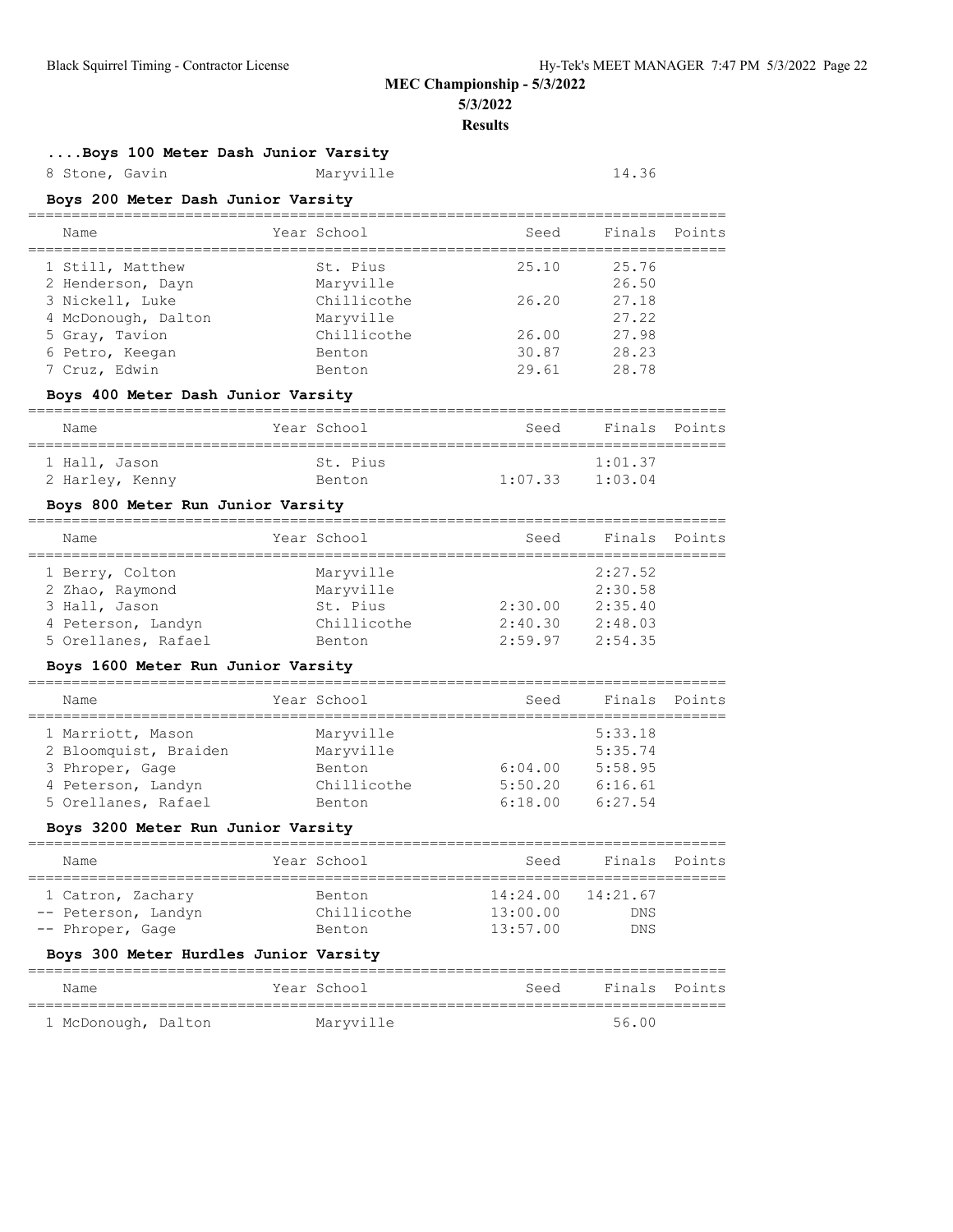## **Boys High Jump Junior Varsity**

| Name                                  | Year School | Seed  | Finals Points |  |
|---------------------------------------|-------------|-------|---------------|--|
| 1 Gray, Tavion<br>1.52 1.57<br>XO XXX | Chillicothe | 1.52m | 1.52m         |  |
| -- McKim, Titus<br>1.52<br>XXX        | Maryville   | 1.57m | ΝH            |  |

## **Boys Pole Vault Junior Varsity**

| Name                                 | Year School | Seed  | Finals Points |  |  |  |
|--------------------------------------|-------------|-------|---------------|--|--|--|
| 1 Ferlaino, Nick<br>1.85 2.00<br>XXX | St. Pius    | 1.98m | 1.85m         |  |  |  |

## **Boys Long Jump Junior Varsity**

| Name                                    | Year School | Seed  | Finals Points |  |
|-----------------------------------------|-------------|-------|---------------|--|
| 1 Nickell, Luke<br>4.58m 4.90m 4.42m    | Chillicothe | 4.57m | 4.90m         |  |
| 2 Still, Matthew<br>4.89m  4.59m  4.84m | St. Pius    | 4.62m | 4.89m         |  |
| 3 Stone, Gavin                          | Maryville   |       | 3.72m         |  |
| 3.68m 3.44m 3.72m                       |             |       |               |  |

## **Boys Triple Jump Junior Varsity**

| Name                                        | Year School | Seed   | Finals Points |  |
|---------------------------------------------|-------------|--------|---------------|--|
| 1 Nickell, Luke<br>10.68m 10.68m 10.64m     | Chillicothe | 10.43m | 10.68m        |  |
| 2 Still, Matthew<br>$9.54m$ $9.67m$ $9.73m$ | St. Pius    | 10.05m | 9.73m         |  |

#### **Boys Shot Put Junior Varsity**

| Name                                    | Year School | Seed   | Finals Points |
|-----------------------------------------|-------------|--------|---------------|
| 1 Smith, Bo<br>10.55m 10.84m FOUL       | Chillicothe |        | 10.16m 10.84m |
| 2 Saucedo, Jalen<br>8.48m 9.00m 8.29m   | Chillicothe | 7.82m  | 9.00m         |
| 3 Pribble, Zach<br>8.40m 8.60m 8.31m    | Lafayette   | 9.73m  | 8.60m         |
| 4 Querry, Gabe<br>8.46m 8.28m 7.72m     | Cameron     |        | 8.46m         |
| 5 McKim, Titus<br>8.27m 8.26m 7.62m     | Maryville   |        | 8.27m         |
| 6 O'Neal, Nicholas<br>7.80m 7.95m 8.18m | Savannah    | 10.18m | 8.18m         |
| 7 Compton, Isaiah<br>7.80m 7.25m 7.74m  | Savannah    | 8.53m  | 7.80m         |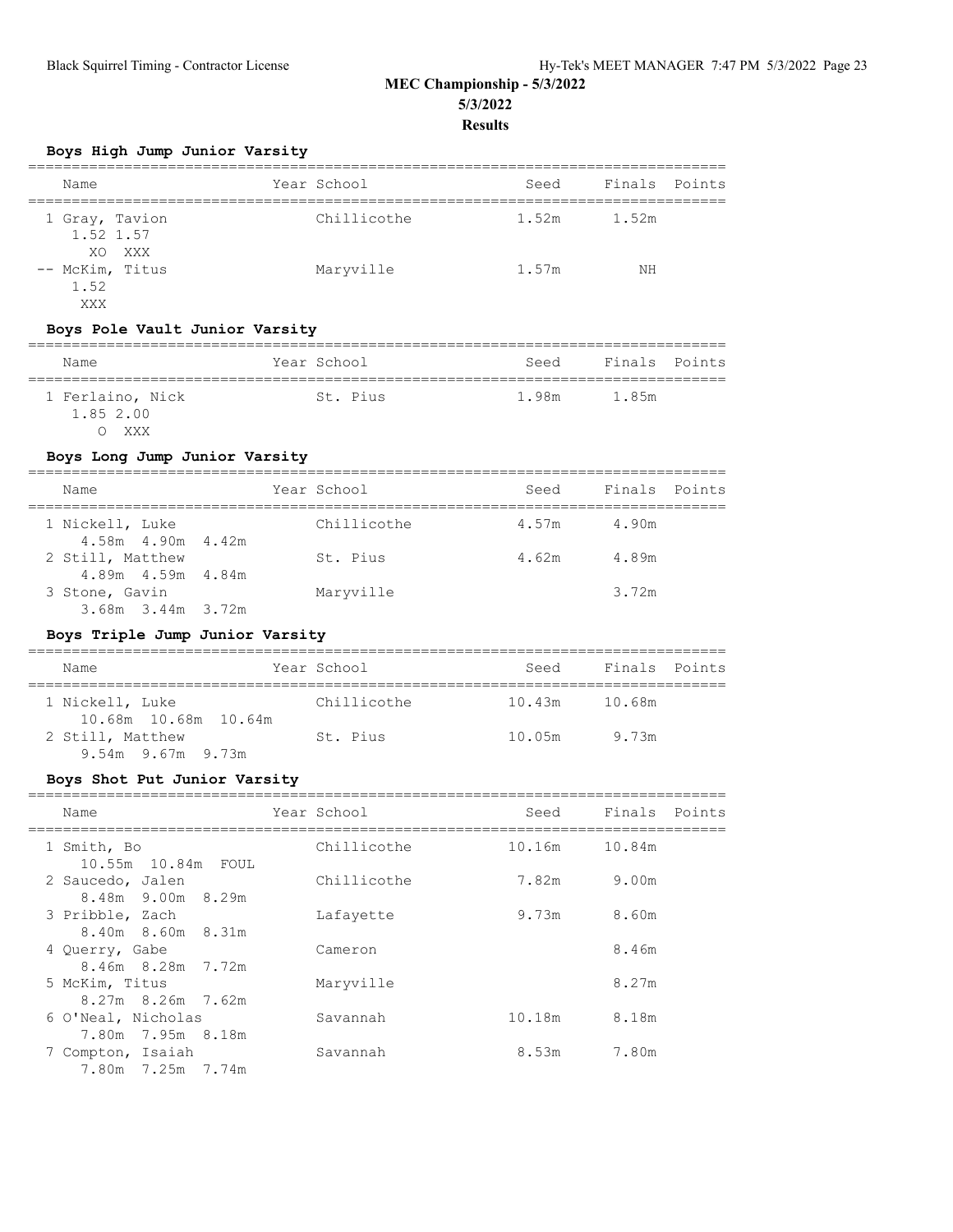# **MEC Championship - 5/3/2022**

**5/3/2022**

**Results**

|  |  |  |  |  | Boys Shot Put Junior Varsity |
|--|--|--|--|--|------------------------------|
|--|--|--|--|--|------------------------------|

|                         | Benton                                                                                                                 | 6.70m | 7.57m      |
|-------------------------|------------------------------------------------------------------------------------------------------------------------|-------|------------|
| 7.35m 7.57m 7.25m       |                                                                                                                        |       |            |
|                         | St. Pius                                                                                                               |       | 7.52m      |
| FOUL FOUL 7.52m         |                                                                                                                        |       |            |
|                         | Cameron                                                                                                                |       | 7.45m      |
| FOUL 7.45m FOUL         |                                                                                                                        |       |            |
|                         | St. Pius                                                                                                               |       | 7.21m      |
| 7.21m 6.72m 6.32m       |                                                                                                                        |       |            |
|                         | Maryville                                                                                                              |       | 6.99m      |
| $6.99m$ $6.40m$ $6.70m$ |                                                                                                                        |       |            |
|                         | Lafayette                                                                                                              | 7.79m | <b>DNS</b> |
|                         | 8 Carpenter, Colt<br>9 Arena, Joe<br>10 Lusku, Bilal<br>11 Pierce, Christopher<br>12 Fedoruk, Oleg<br>-- Suman, Dalton |       |            |

#### **Boys Discus Throw Junior Varsity**

================================================================================ Name **Year School** Seed Finals Points ================================================================================ 1 Smith, Bo Chillicothe 31.85m 30.40m 30.40m 28.27m FOUL 2 McKim, Titus Maryville 29.79m FOUL FOUL 29.79m 3 O'Neal, Nicholas Savannah 23.92m 23.05m 22.11m 23.05m FOUL 4 Arena, Joe St. Pius 22.86m 22.86m FOUL 21.01m 5 Saucedo, Jalen Chillicothe 30.02m 22.53m FOUL FOUL 22.53m 6 Berry, Colton Maryville 21.52m 18.76m 21.52m FOUL 7 McBride, Dominic Cameron 21.20m 21.15m 18.50m 21.20m 8 Pribble, Zach Lafayette 25.99m 18.31m 18.31m FOUL FOUL 9 Carpenter, Colt Benton 15.12m 15.12m 14.47m FOUL -- Rader, Michael Cameron DNS -- Suman, Dalton Lafayette 20.99m DNS -- Pierce, Christopher St. Pius DNS

#### **Boys Javelin Throw Junior Varsity**

| Name                                        | Year School | Seed   | Finals Points |
|---------------------------------------------|-------------|--------|---------------|
| 1 McKim, Titus<br>24.63m 20.05m 23.33m      | Maryville   |        | 24.63m        |
| 2 Bernskoetter, Jonas<br>23.76m FOUL 20.57m | Chillicothe | 23.21m | 23.76m        |
| 3 Henderson, Dayn<br>23.42m 22.02m 19.90m   | Maryville   |        | 23.42m        |
| 4 Sharp, Steve<br>23.26m 19.61m 22.40m      | St. Pius    |        | 23.26m        |
| 5 Howell, Guy<br>16.45m 21.14m 21.77m       | Cameron     |        | 21.77m        |
| 6 Saucedo, Jalen<br>20.32m 17.18m 16.20m    | Chillicothe | 24.48m | 20.32m        |